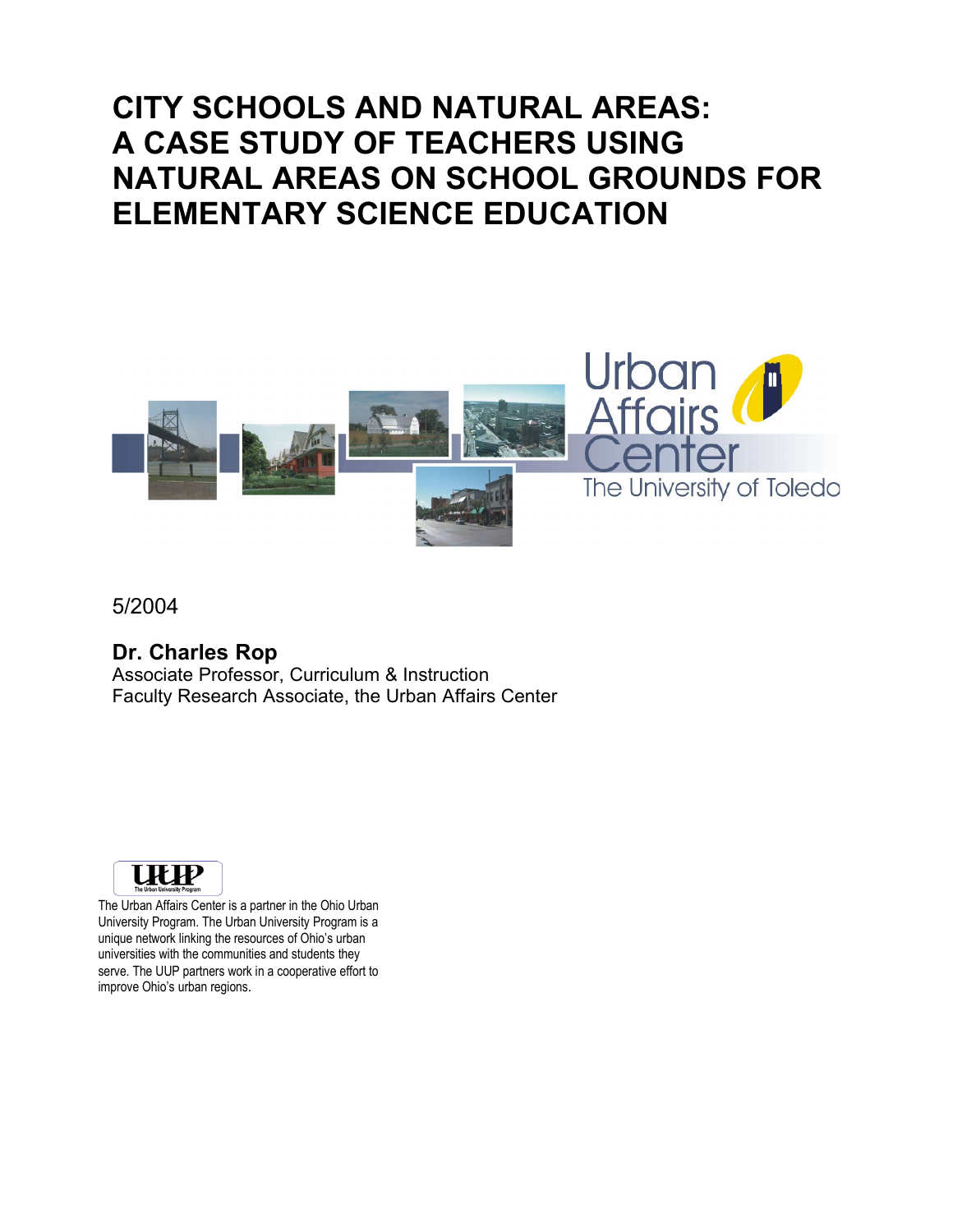Prepared for Urban Affairs Center 5/2004

By The University of Toledo Urban Affairs Center

#### **Dr. Charles Rop**

Associate Professor, Department of Curriculum & Instruction Faculty Research Associate, The Urban Affairs Center

**The University of Toledo Urban Affairs Center 2801 W. Bancroft St. Toledo, Ohio 43606 4195303591 E-Mail: uac@utoledo.edu**

**This publication is available for download at the following website: HTTP://uac.utoledo.edu**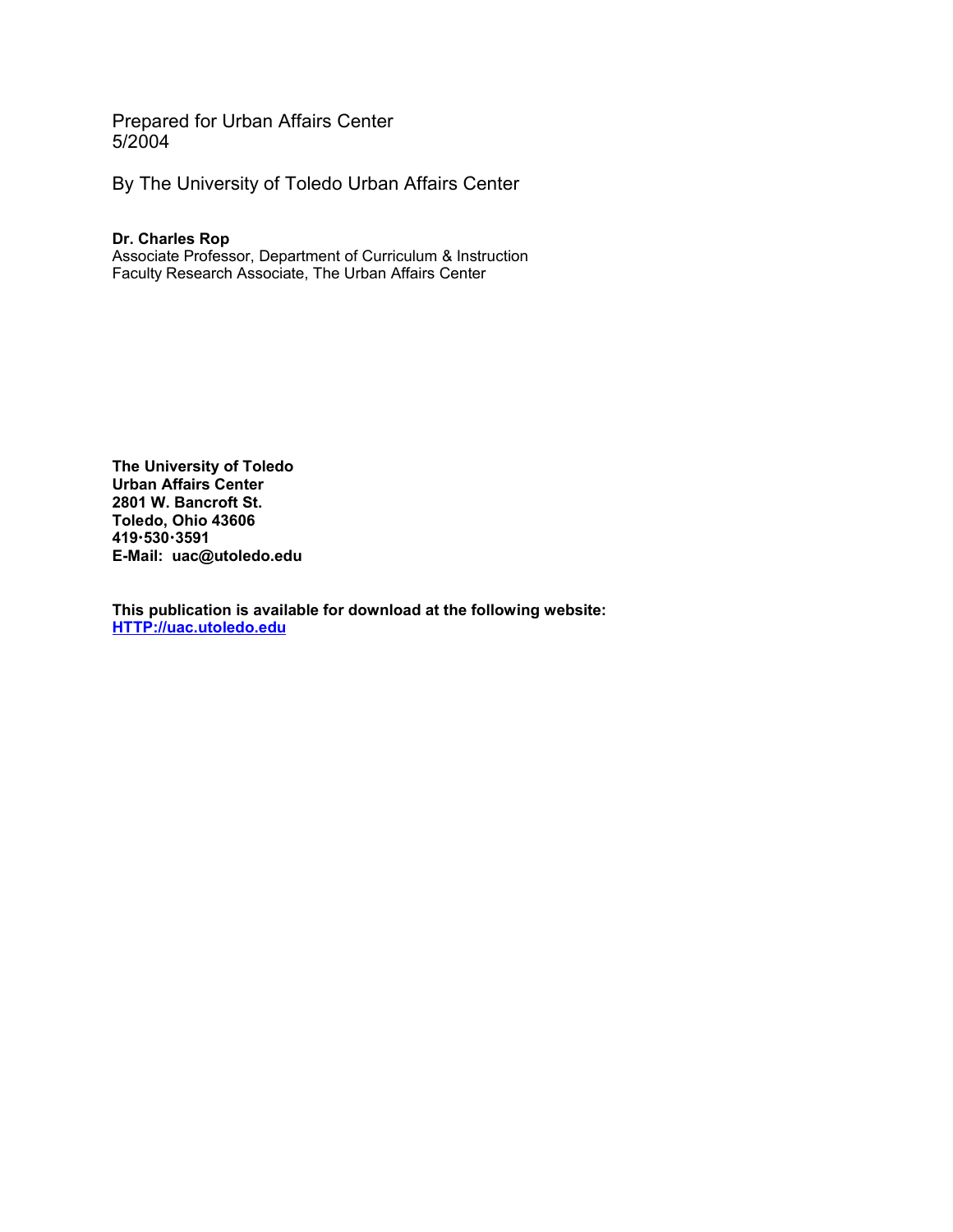# **CITY SCHOOLS AND NATURAL AREAS: A CASE STUDY OF TEACHERS USING NATURAL AREAS ON SCHOOL GROUNDS FOR ELEMENTARY SCIENCE EDUCATION**

5/2004

**Dr. Charles Rop** Associate Professor, Department of Curriculum & Instruction Faculty Research Associate, The Urban Affairs Center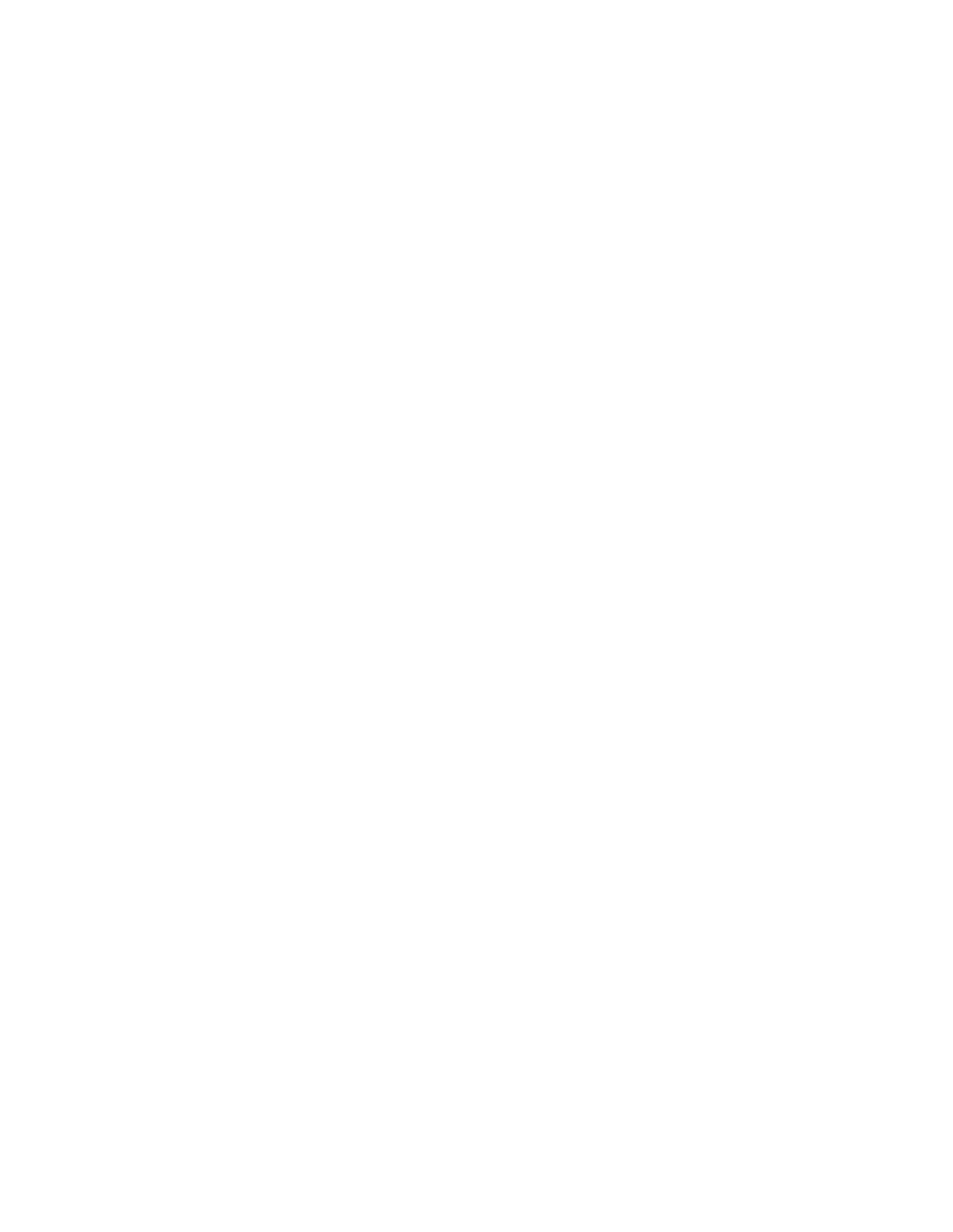# **Table of Contents**

| Institutional, Systematic and Administrative Pressures Discourage Teachers from |      |
|---------------------------------------------------------------------------------|------|
|                                                                                 | 14   |
|                                                                                 | 24   |
|                                                                                 | 24   |
|                                                                                 | . 26 |
|                                                                                 |      |
|                                                                                 | 29   |
|                                                                                 | 30   |
|                                                                                 |      |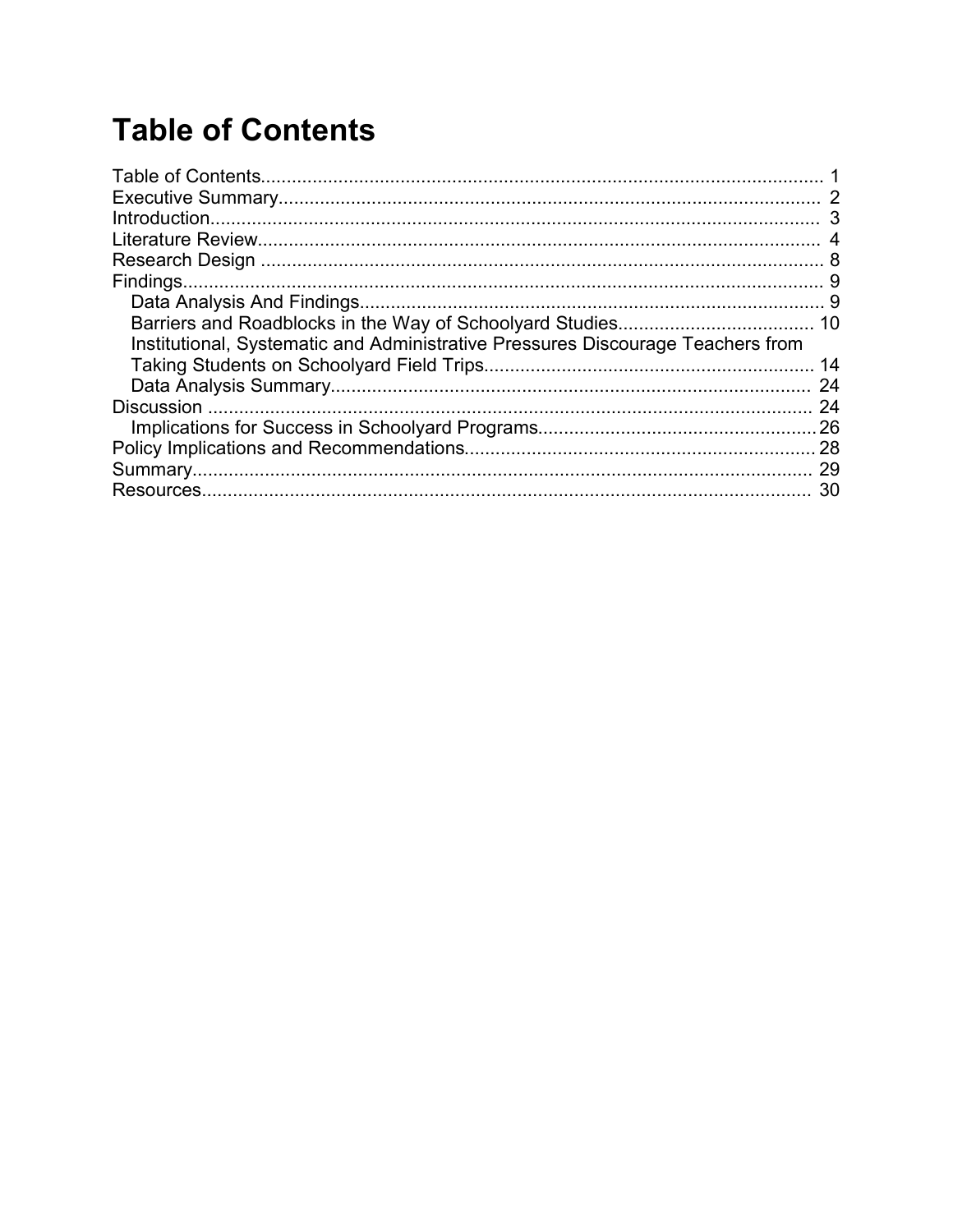## **Executive Summary**

Although the establishment of natural areas or land labs on or adjacent to elementary school properties has become popular in recent years, research suggests that in most cases they actually see limited use and have a limited impact on student learning. This case study research examines a collaborative attempt to provide natural area laboratories adjacent to elementary schools in one Midwestern city. Through personal interviews with administrators, program directors, and teachers, the factors related to the successes and failures of an environmental education program are examined.

Results of this study suggest that although participants agree that there are clear and significant educational opportunities for students, the viability of urban school nature initiatives depends on whether or not schools can address three related factors, if:

- $\triangleright$  A cadre of enthusiastic teachers are confident and knowledgeable enough to use the natural area regularly,
- $\triangleright$  There is sustained financial and educational support, and
- $\triangleright$  The school has relatively high teacher and administrative stability.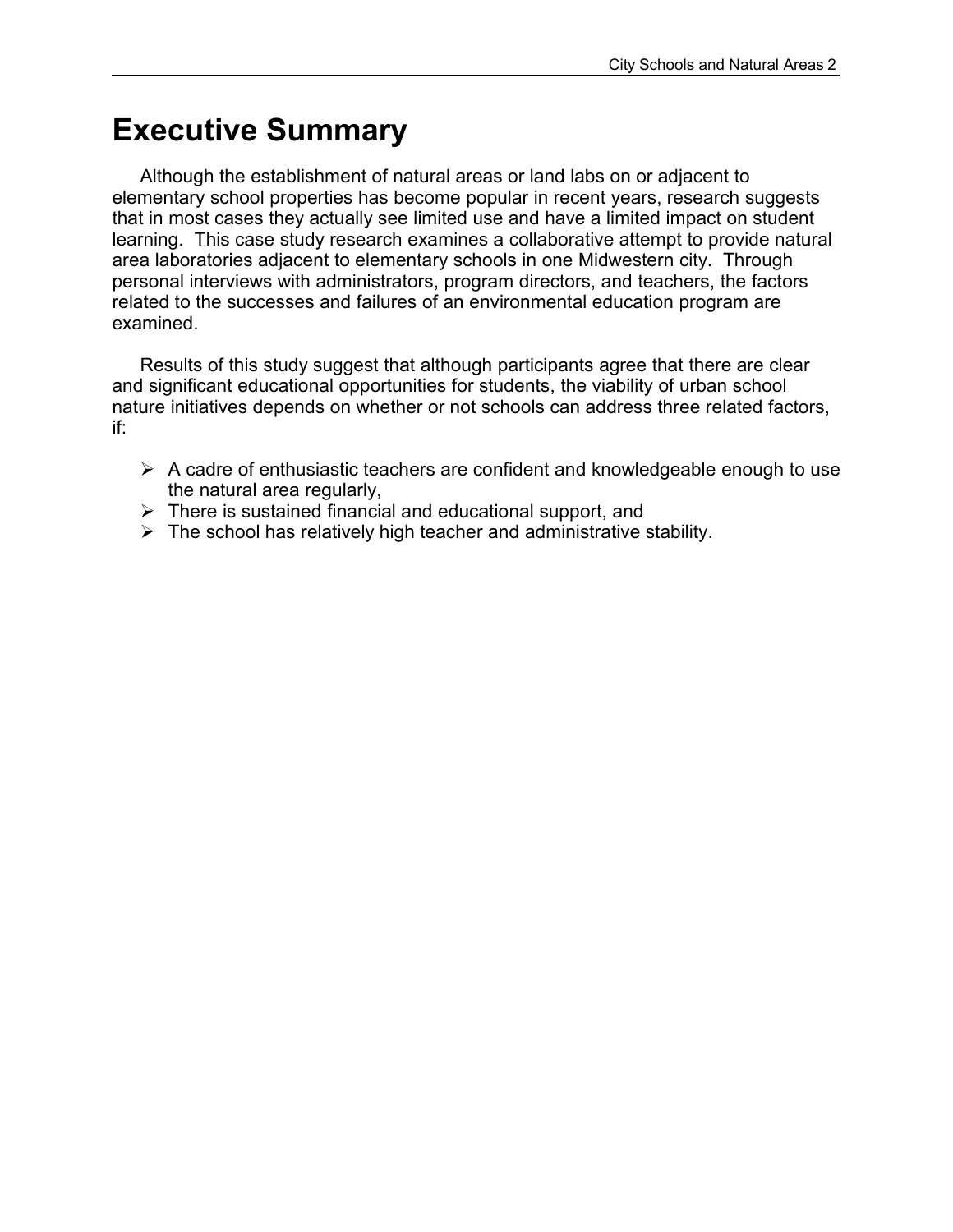## **Introduction**

*It is inconceivable to me that an ethical relation to land can exist without love, respect, and admiration for land, and a high regard for its value.* 

#### *Aldo Leopold*

Field experiences potentially provide close contact with the natural world, stimulate curiosity, and provide clear opportunities for scientific inquiry (NRC 1996). Because of this, they can be a valuable component of the K12 science education curriculum, According to the National Standards for Science Education, "The physical environment around school can be used as a living laboratory for the study of natural phenomena… the environment can and should be used as a resource for science study" (NRC, p. 45). The hope is that children, going outside and experiencing nature first hand, can discover the wonders of nature and the environment. In addition, if they are given carefully orchestrated opportunities to inquire about nature in scientific ways, they also will learn about science as a field of study. In large metropolitan areas, it is often difficult for children to experience anything resembling naturally wild fields, woodlands, or wetlands. However, schoolyard natural areas laid fallow and set aside as schoolyard laboratories can help provide in-nature experiences for urban children.

In the Midwestern US, the State of Ohio is also deeply invested in such schoolyard laboratories. In a handbook published in 1994, *Habitats for Learning: Ohio takes a new look at school land labs* booklet (Landis, 1994), 163 public schools are listed as having schoolyard laboratories on or adjacent to school property. The Ohio Department of Natural Resources (ODNR) division of Wildlife supports these school initiatives through teacher training, support and curricular resources. Although many teachers and environmental educators call these natural areas "land labs," ODNR prefers to call them "Habitats for Learning" because the word habitat implies an integrated view of living in and learning from nature. They claim that students learn better about the environment outside than inside the traditional classroom.

This article is about research that examines adult participant perspectives on a particular, exceptional urban initiative to develop, support, and institutionalize Habitats for Learning (Land Labs). (For reasons of confidentiality, the city will be referred to Ohio City, a pseudonym. All informant and school names are pseudonyms). It is unique because the City Department of Parks Recreation and Forestry, funded by city income tax of a major metropolitan area dedicated some of their property for public school education in collaboration with urban public schools. This contrasts with city metroparks which are funded by property taxes and are usually located in the outskirts of the city or in rural areas. This means that urban children were given educative experiences outside their school in a constructed natural areas.

PARK-IT! (Elementary Land Laboratories in Ohio City Parks) is a 6 year- old initiative of the City Department of Parks Recreation and Forestry in collaboration with a large urban school district funded by The Ohio Environmental Protection Agency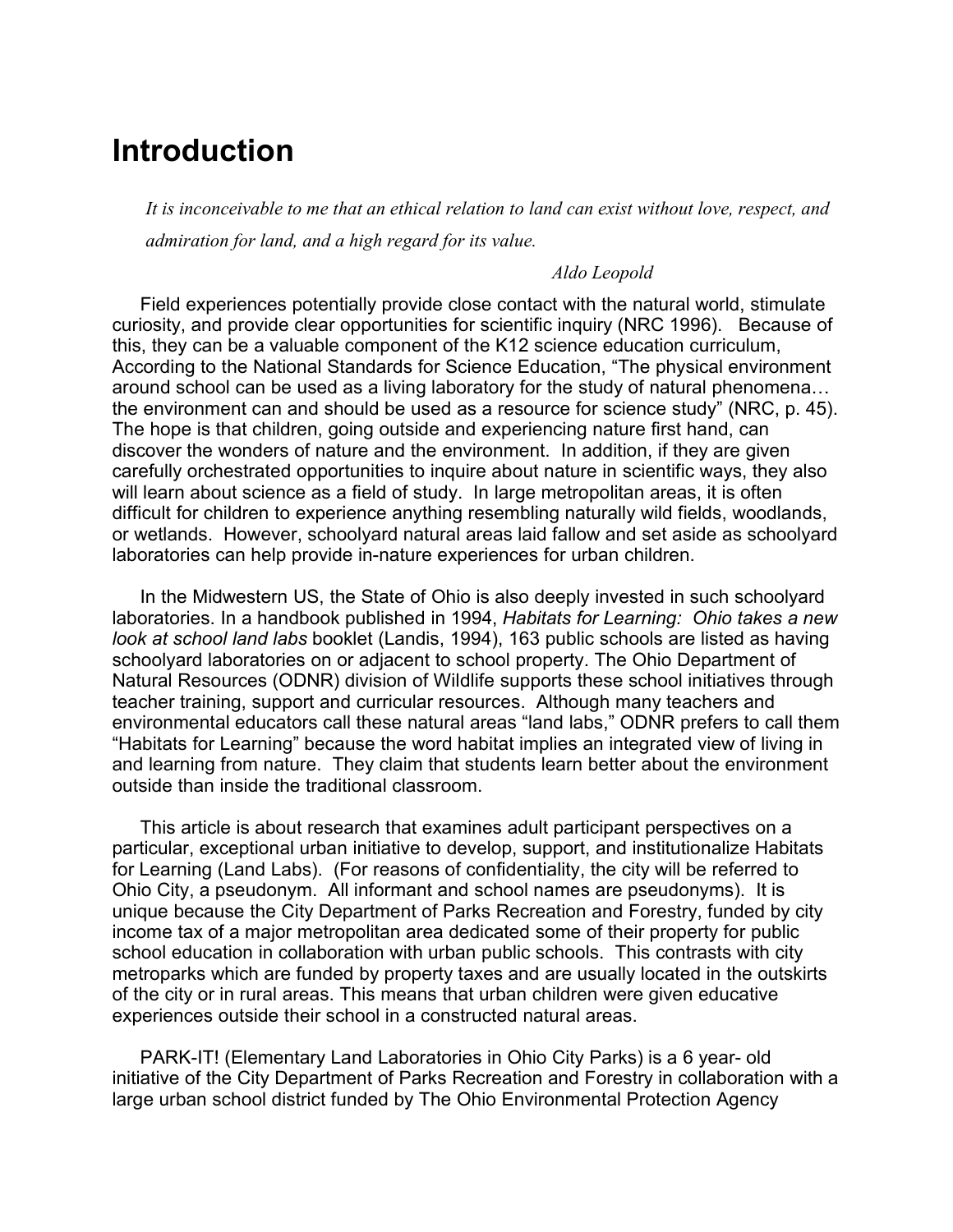(OEPA), Ohio Environmental Education Fund (OEEF). Five of the urban elementary schools (K-6) which have city parks property adjacent to them agreed to participate in this program. The director of the program used several criteria in the selection of participant schools. First, the school must be adjacent to city parks property of 5 acres or more. At least one acre of the parks property must be fallow or mowed lawn and not dedicated to sports fields or other purposes. Five city schools satisfied these requirements and were invited to participate. For our purposes, we will call these schools City 1-5. During the first year of the program, the City Department of Parks Recreation and Forestry staff and facilities to strongly support the individual schools.

One acre of land was set aside, a split-rail fence was placed around the area, and Parks staff helped teachers and their students plant native trees such as pin oaks, hawthorn, and ash. Within the grant period, many amazing changes happened in the one-acre plots as grass grew and animals began to invade. Because the grant-funded time period was limited to two years, the plan was to help the schools become self sufficient by gradually weaning them of their dependence on direct support. During the first year, there was consistent support from City Department of Parks Recreation and Forestry in the form of on-site teacher in-service and consultation. The program director personally led one workshop at each school per year. Teachers were also invited to participate in an introductory workshop session at the city parks headquarters. About 20 of the most interested teachers attended these workshops.

During the first two years, there were mixed results among the five schools. Teachers and other community people who were leaders in their schools in the development, use, and institutionalization of this program were interviewed. Administrators served as informants and added their perspectives. Teachers who rarely used their school natural area for instruction were also interviewed. This research can inform similar initiatives for student learning from nature and learning in natural areas in urban settings and help pave the way for educative use of natural sites in urban areas.

## **Literature Review**

#### **Research about Taking School Children Outside**

Although the schoolyard natural laboratory is hardly a new idea, it seems to be gaining a higher profile in popular environmental literature. For example, in a recent issue of Audubon magazine, the cover article, "The Sky's the Limit" the authors state that "Students throughout Latin America are spilling out of classrooms and into schoolyards—and turning small observations into much larger life lessons" (Markels, 2001 November-December). Teachers, through "schoolyard ecology" use the environment around the school as an extension of the classroom. The Audubon Society's Latin America and Caribbean Program describes this initiative as a "flagship education project" (p. 44). According to the author, as students learn school subjects in integrated ways, they develop attitudes and perspectives that have significant long-term implications. Markels quotes Peter Feinsinger, a tropical ecologist given credit for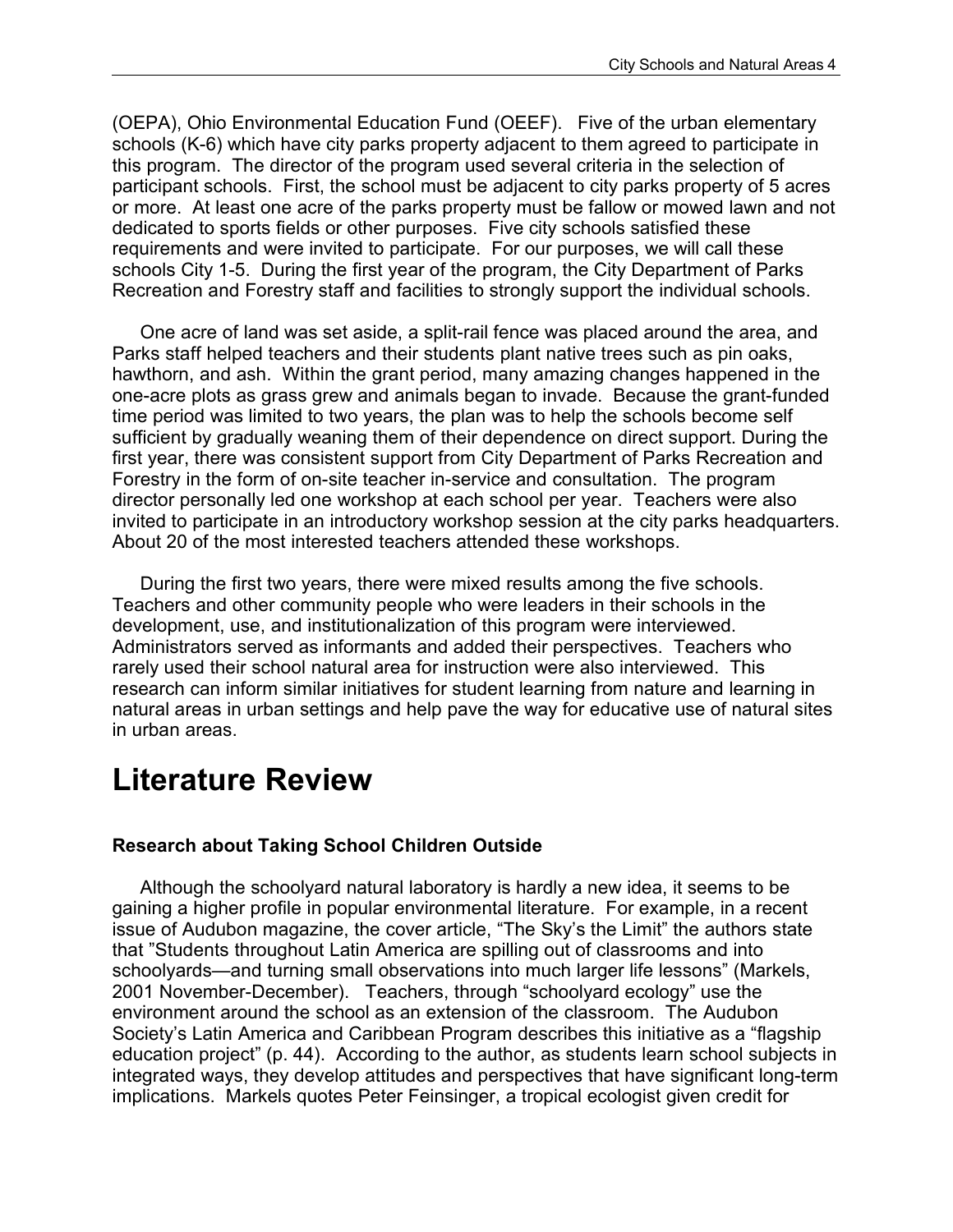developing the schoolyard-ecology concept, that "many of us think that this is the best long-term route toward conservation"(p. 42). The authors explain that similar schoolyard-ecology programs are popular, active, and have similar wide-ranging significance in the USA as well as in South American counties including Argentina, Bolivia, Peru, Colombia, Chile and Brazil.

The growing interest of national conservation and environmental organizations work with teachers who wish to bring children outside to learn contribute to the efficacy of such programs. For example, the National Wildlife Federation's "Schoolyard Habitats ®" program (NWF, 2002), which boasts of over 1500 certified sites in 49 states, provides collaboration opportunities, planning, curriculum resources as well as small seed grants for teachers. Another example is the Center for Environmental Education (CenterforEnvEd, 2002) which is affiliated with Antioch New England Graduate School. This center provides support and curricular materials for educators interested in schoolyard field studies. In addition, there is a variety of school habitat networks state programs which provide resources, workshops, and advice for creating habitat sites on school properties. For example, programs are active in Connecticut (Schoolyard Habitat Network, 2002), Georgia (Need citation) Florida (Florida Schoolyard Wildlife Projects), Maryland (Maryland DOE, 2002), New York (Doyle & Krasney 2003) and Ohio (Landis, 1994)

Other sources of ideas and curricular support for teachers are the Green Teacher magazine that is written for teachers interested in hands-on EE and schoolyard natural areas (Greenteacher) and the Evergreen Foundation (Evergreen, 2002), a national charity organization is designed to help "bring nature to our cities" and helps schools and teachers create outdoor classrooms.

Researchers, environmental educators, teachers and others often value environmental education (EE) programs that take children outside or at least out of their classrooms to alternative settings (Simmons 1988, 1993, Young, 1992). As Hogan (2002) explains, programs that involve immersion in alternative settings outside the school for environmental education are designed to enhance student environmental competencies and affiliations with nature, thus providing exciting opportunities for learning. She roots her research about school/community partnerships in situated learning theory (Brown, Collins, & Duguid 1989, Lave & Wenger 1991). Hogan (2002) believes that under certain conditions, learners pick up practices and environmental attitudes and skills best if they are involved in "the local milieu of a disciplinary community (p. 414). Learners know from doing in situ, on site where the naturalist, scientist, or environmental organization is actively at work. However, Simmons (1988, 1993) discussing field trips suggests that classroom teachers also identify various logistical and political constraints such as funding, cost, safety, and a lack of time in the school day. Her informants reported that if they were to take their students to a setting like a river, pond, marsh, or woodland, they would need an expert or naturalist along. Simmons (1993) also found that teachers she surveyed were more likely to use "built" settings (e.g., classrooms, museums, zoos) far more than more natural settings (e.g., forest preserves, nature centers, city parks) to teach about the natural environment. Research also indicates that the quality of the experience, if it is educative or not, is far less certain. Hogan (2002) in her study of school/community partnerships for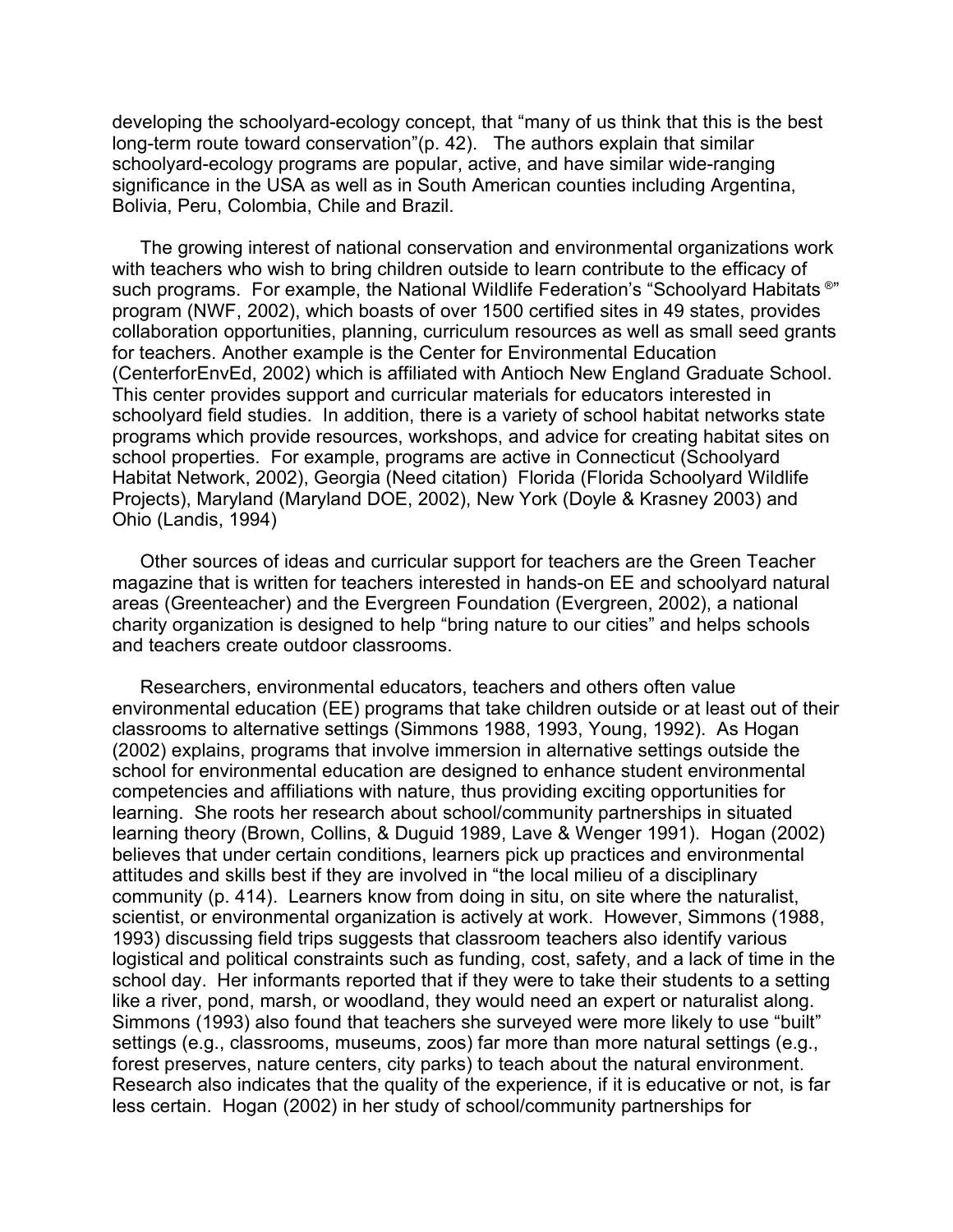environmental education at the high school level, concludes that the educative value of these programs depends on three things: keeping the programs from falling into the normal school routines, whether or not the cooperating organization has a willing and able staff with ample resources, and if there is a strong apprenticeship structure that empowers student participants. Science centers, one venue for elementary school field trips, are often criticized for being "hands-on" but not "minds on" (Wymer, 1991) and the education that goes on in these places lacks sufficient focus on science (Shortland 1987, Tunnicliffe 1997). Researchers also report that teachers often have an especially difficult time imagining the educative value and use value of urban natural areas (Simmons, 1993, 1998).

We have little data about the impact of programs offered outside the classroom and it is not clear what factors are most significant in determining why some programs might be effective and others less so in terms of student attitudes and learning outcomes. It seems that even if an EE programs that bring children outside are available, well designed and implemented well, it does not necessarily mean that teachers will use them at all, let alone use them well. We now turn to a brief discussion of research that examines teachers' perspectives on taking children outside to learn.

#### **Research About Teacher Perspectives on In-nature Experiences**

Student experiences and the quality of their learning depend to a great extent on their teachers. The National Standards for Science Education (AAAS 1990, NRC 1996) include specific guidelines for teachers and teacher preparation programs that will help improve science literacy in students. There is also a limited amount of research published that examines teachers' opinions about and experiences with taking their students to natural environments to learn. In the *Journal of Environmental Education*, two authors recently reported research related to teacher self-reported opinions. The first examines secondary teachers use of the outdoors and the second author examines elementary teachers' perceptions of using natural areas for instruction.

In the first of these research studies of teacher opinions, Keown (1986) sent questionnaires to secondary natural science teachers around the United States asking them fifteen questions about their use of the outdoors in their curriculum. 5,000 names were chosen from the NSTA listing of biology, earth science, and environmental science high school teachers to receive the survey. The research questions that drove the questionnaire ranged from: "How often and for what reasons do science teachers use outdoor resources in science?" To "What are teacher suggestions for using and improving the use of outdoor resources in science learning?" (p. 24). The researchers report a 37% return rate. The article provides each survey item with a chart of results for each. The majority of teachers in the different areas of science (ranging from 23- 36%) reported taking their classes outdoors infrequently; about one to two times a year. It seemed to these researchers surprising and contradictory that the majority of the teachers also reported that they highly valued taking students outside. According to the authors, there are several possible reasons for this contradiction. Almost 83% of the respondents felt that the school curriculum doesn't encourage natural science teachers to take learning outdoors. The researchers also explain that conflicting class schedules, class size, lack of time, lack of college preparation, and liability issues were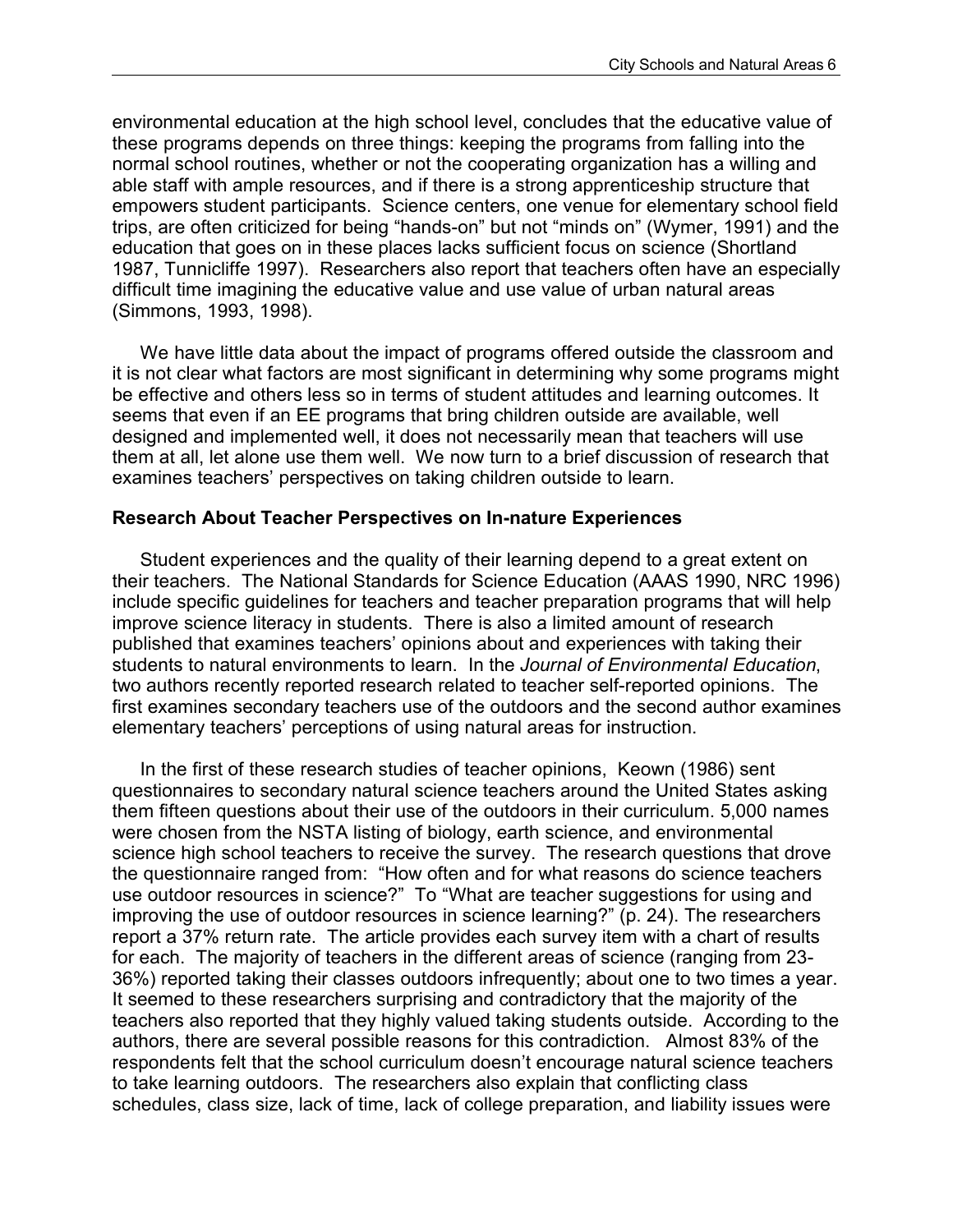among the factors that kept most teachers inside most of the time. Of those teachers who did report taking their classes outside, almost 70% reported that most of the outdoor activities occur within walking distance of the school and require no more than one classroom period of time. The authors conclude that if teachers are to use the outdoors in their teaching, they will need greater support, better courses and workshops that teach teachers to use the outdoors, and pre-service college preparation that includes "field studies and activities that concern improvement, understanding, and monitoring of the environment" (p.29).

Simmons (1993, 1998) works from the assumptions that teachers' perceptions of nature and of the importance of providing environmental education determines students chances of experiencing natural areas (Simmons, 1993). This researcher published two similar studies in this journal on teachers' perceptions of using nature as a learning environment. In her earlier study, Simmons (1993) interviewed 39 urban elementary teachers for their perceptions and preferences of different natural settings. She showed each teacher photographs of different types of natural areas, such as woods, parks, rivers and ponds, urban areas, and school grounds and asked them about their perceptions and ideas about possible uses of the sites. Teachers expressed a preference for environments with water and densely wooded areas over any of the other sites. Significantly, sites on school grounds received the least amount of preference.

Findings indicate that teachers prefer settings that are more removed from people and removed from school buildings for environmental education purposes. For example, Simmons reports that one teacher, while looking at a photograph of a woodland, said that "This is unspoiled nature" (p. 12) and therefore preferable to disturbed settings. Simmons also reports that of all the possible activities they could choose from for student experiences, recreational and identification-type activities were mentioned most often. Only a minority of the teachers mentioned activities that involved ecosystems, insects, or the impact of humans and she found that teachers felt county parks provide recreational but few educational opportunities. In conclusion, Simmons suggests that teachers perceived distinct differences in nature settings and in their opinion, different settings were conducive to different teaching and learning opportunities. Simmons also suggests that teachers associated a need for different resources, support services, equipment, and logistic support with different settings. She concludes that teachers need training to expand on their repertoire of possibilities for different settings. Simmons also states that the way a natural area manager or environmental educator introduces a site to a teacher may well determine the fulfillment of educational goals.

In her second study Simmons (1998) again focuses on what elementary teachers or urban minority students perceive to be benefits and barriers to different types of outdoor environments. Simmons again showed teachers photographs of different types of more or less natural settings. She was interested in "personal comfort levels and their judgment of educational affordances, as well as their perceptions of potential barriers" (p.24). Similar to the findings of the previous study, wooded and water environments more chosen by teachers as more suitable than other sites for environmental education. However, teachers also identified these two environments as more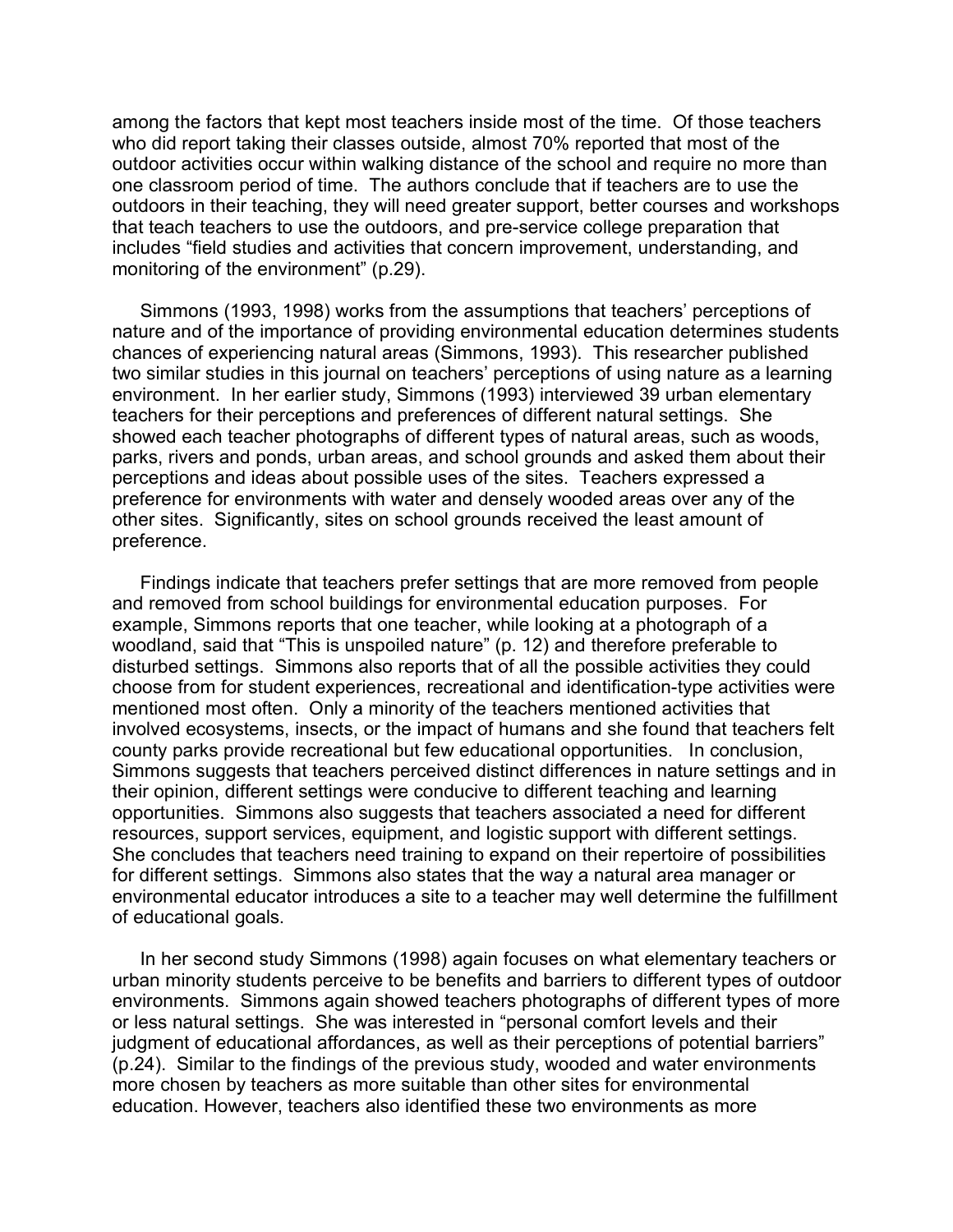dangerous and risky than parks or urban settings. They were concerned about safety, poisonous plants, and the possibility of getting lost. Most of the teachers surveyed say it is important to provide nature experiences in the curriculum, that their students would enjoy such experiences, and that outdoor experiences are worthwhile for students. They also reported confidence in knowing what to do with students in natural settings and were not particularly worried about not knowing the answers to student questions (p.31). As in the last study, teachers were not overly enthusiastic about urban nature as a learning setting and they were surprisingly ambivalent about county parks. Simmons also points out that teachers were apprehensive about their own preparation, comfort in teaching outside, and their training. Teachers expressed a desire for more training and felt more training would be required before they could take their students outside to natural areas. Simmons concludes that teachers were "both enthusiastic and somewhat confident, yet apprehensive, about teaching in natural areas" (p.31). The author believes that training programs should address these teacher views and directly confront their fears.

Although there is a limited amount of research about the use of natural areas on or adjacent to schools, research does suggest that k-12 teachers and other educators deeply value outside learning experiences for school children. However, for several reasons, outdoor learning experiences, especially in urban settings and also sites on or adjacent to school property are rarely sustained, only infrequently used, and seldom institutionalized or incorporated into the school curriculum. We now turn to the participant perspectives in our case study research to gain further insights into the potential and use value of taking children outside to learn. Our research is about an exemplary urban school environmental education program that included the establishing of one-acre natural areas, or land labs, on Parks property adjacent to five elementary schools.

# **Research Design**

This research is a case study of an urban education initiative to institutionalize teaching and learning in natural areas adjacent to city schoolyards. Our particular focus is on adult participant perspectives on the history and viability of an exemplary grantfunded program. The research was qualitative with repeated formal and informal interviews, participant observation, as well as collecting and examining written artifacts. Written documents included grant applications, letters to stakeholders, school policy documents, and lesson plans used in participating schools. The City Parks Nature Education Programs Director, who is given most of the credit for the success of the program, was a special informant. The researcher also interviewed elementary school principals and teachers, both individually and in groups, in each of the five participating urban elementary schools. Teachers who were identified by the Nature Education Programs Director, administrators, and other teachers as leaders in this initiative were interviewed. Other teachers who identified themselves as uncertain about or resistant to using the natural areas for instruction were also interviewed. These interviews were informal and conversational. The researcher also interviewed the Educational Director at the local botanical gardens who in the past directed school gardens programs and could provide first-hand knowledge of local and state-wide "Habitats for Learning"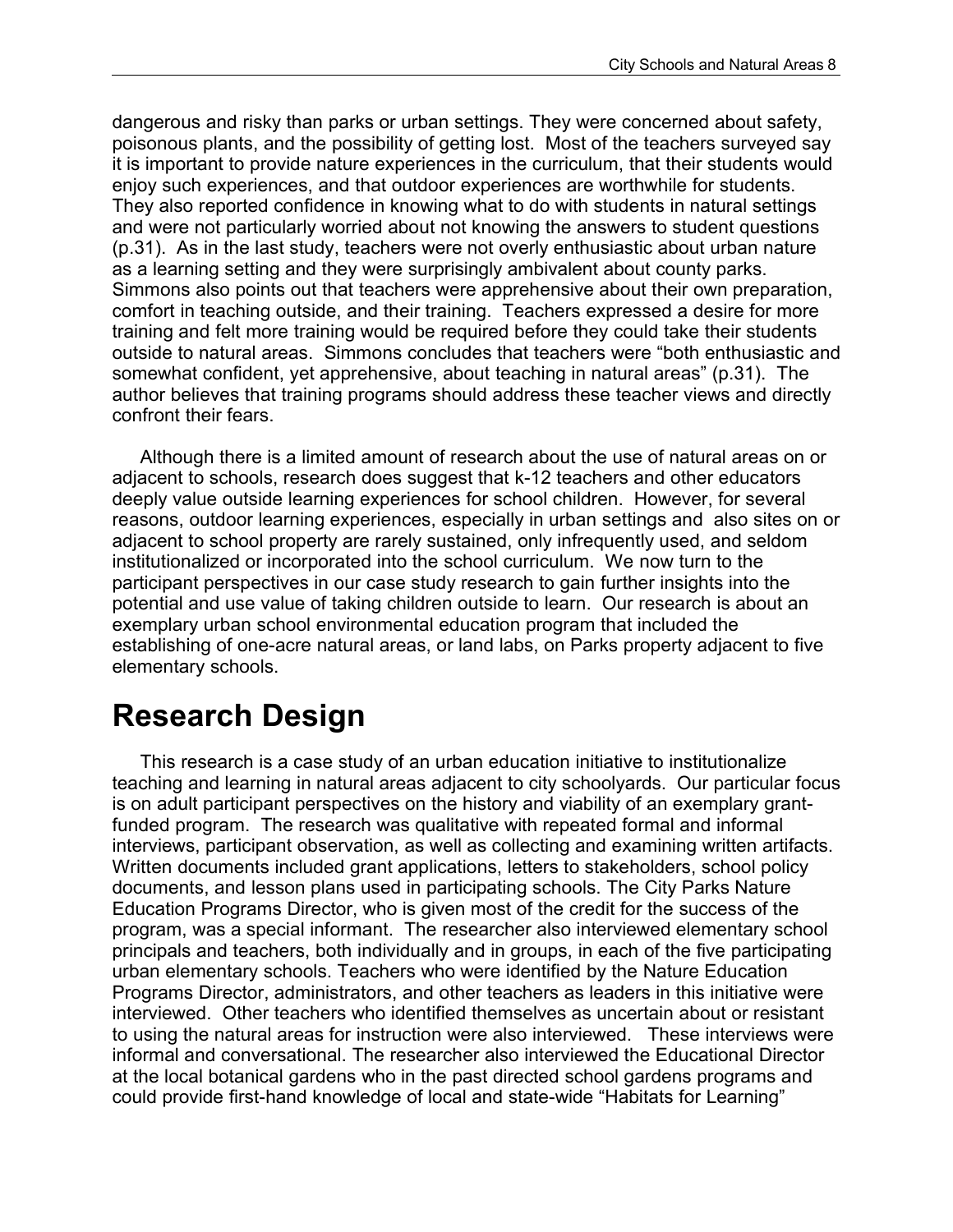initiatives. Interviews included conversations about benefits and barriers of creating, using, and sustaining natural settings for environmental education in elementary schools.

Interviews were tape-recorded and field notes written. Analysis was on going and the results of each interview informed the successive interviews. Tape recordings were transcribed, coded according to an original conceptual coding scheme and entered into an NUDIST data analysis program. Themes and categories emerged from the data (Straus & Corbin 1990).

## **Findings**

### **Data Analysis And Findings**

At the end of the first two years of the PARK-IT! program, when the first round of grant funding ran out, there were only four of the original five land labs left. In some ways, these four surviving programs showed reasonable success in reaching the PARK-IT! goals and expectations. In other ways, the results were mixed and even disappointing. By appearances, at the time this research was conducted, trees and other plants were growing and there were dramatic successional changes happening to make these small areas rather wild and natural.. Animals like voles, song birds, rabbits and insects were frequently seen and seen more frequently as time went by.

PARK-IT! Curriculum Activities Guides were written, published and distributed free to each school (DuFour M.B., Couter L.K., & Garvin D.M. 1997). This is an exceptional 3-volume collection of activities for teachers to use in their classrooms and out in the land lab. The guides were written and published by City Department of Parks Recreation and Forestry naturalists for teachers to use with their land labs. Each activity was written in a clearly understandable lesson-plan format with explicit connections to the Ohio State Proficiencies for science education. Printing services were donated by the local newspaper. The Ohio City Hospital donated paper and binding. Coca Cola Company under-wrote the graphic design and layout. In 1998, these books won a National Media Award, "Interpretive Program Curriculum Category" from the National Association for Interpretation (NAI). Other successes informants listed for this program included an award by the OEPA Ohio Environmental Education Fund which distinguishing PARK-IT! as a model of the funded programs, children were brought outside at least twice each year, teachers claimed that their students learned while outside, and relationships were developed or strengthened between schools, neighbors, local businesses, and political leaders.

However, informants also talked about disappointments and problems with this initiative. As informants talked about these disappointments they seemed to relate to barriers and roadblocks that stand in the way of success. On one extreme, these influences were so powerful at one location, City 5, the public elementary school geographically most centrally located in the metropolitan area no longer exists. D. Garvin, the director of the PARK-IT! program explained how this happened: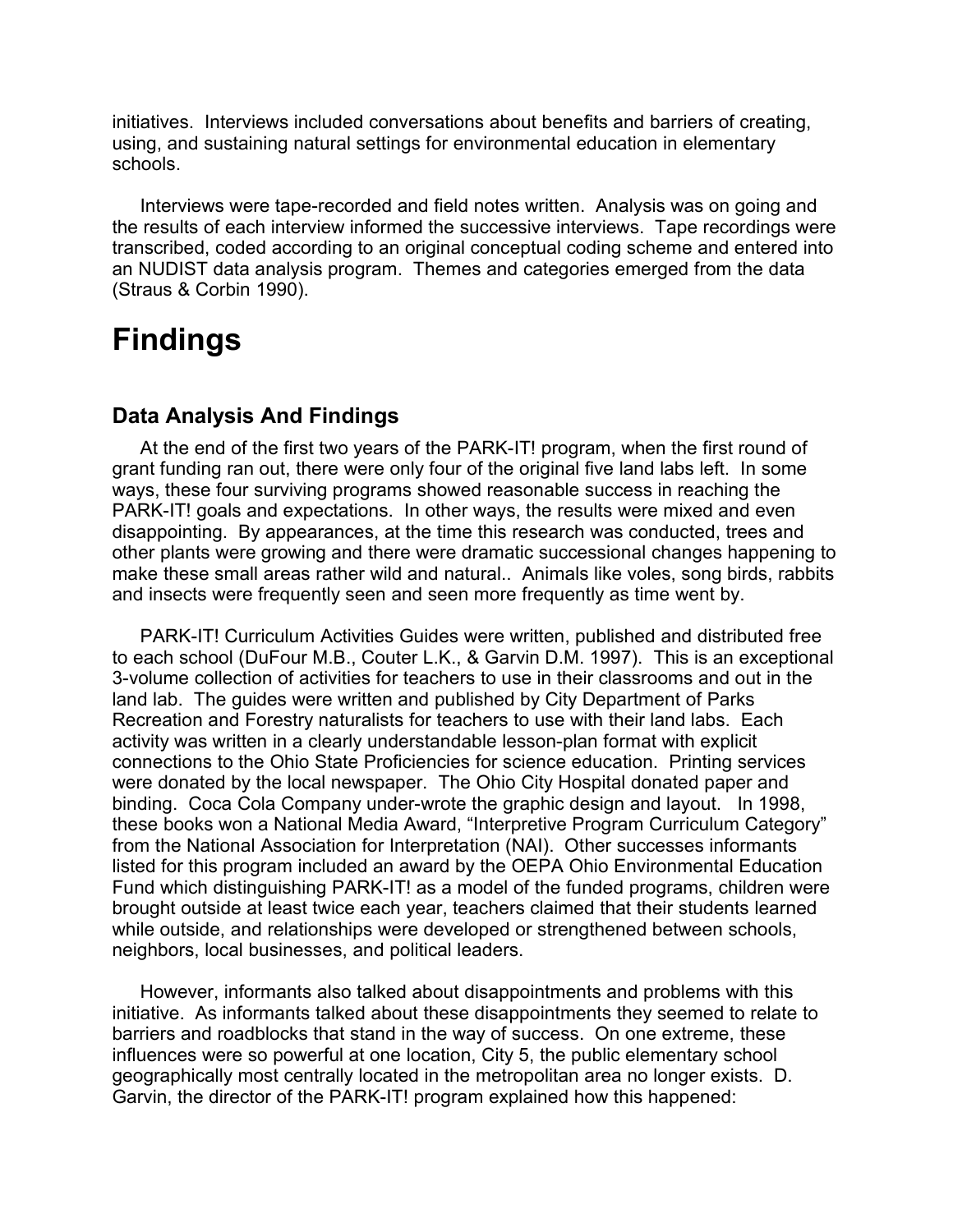*When I went to check on the land lab, it was gone! Evidently, a neighbor was concerned about potential litter, vagrants, and all sorts of 'vermin' in that "unkempt area." He called the Mayer to complain. … (As a result,) City Parks Maintenance people came in and used a 'bush hog' on it- mowed down all the pin oaks, hawthorn, ash and other plants we planted there. The fence had been taken down and put in storage.*

When this researcher asked Garvin how this could happen, he explained that in spite of extensive public relations efforts to involve neighbors, anticipate their concerns, and alleviate negative perceptions, this natural area fell victim to political pressure. I now turn our focus to the four surviving school land labs and the educators that deal with pressures for and against this initiative. Lessons learned here will have significant implications for any significant curricular or institutional change effort. In the following sections, I present participant perspectives of the roadblocks and barriers that stand in the way of this program designed to take children outside for field studies. Although informants talked a lot about these negative influences, most of them valued the PARK-IT! Program, talked about being thankful, and were quick to give advice about how program developers and educators can deal with these influences to make this initiative work in powerful ways to improve student learning. Consequently, I follow the discussion of barriers and roadblocks with participant perspective of possible solutions or ways to alleviate these negative forces at work to stand in the way of success.

### **Barriers and Roadblocks in the Way of Schoolyard Studies**

In this section, I present assertions and supporting evidence about the barriers and roadblocks participants identified that stand in the way of the PARK-IT! Initiative. One such set of barriers is related to personal and professional pressures that stand in the way of bringing students outside to learn. They include limitations in what science teachers know, a tendency for traditional in-classroom teaching, and management concerns that relate to teaching in outside settings. Another set of barriers and roadblocks participants described is made of institutional, systematic and administrative pressures. This set includes lack of time, pressures related to high stakes testing, and teacher and administrator attrition that results in a loss of institutional memory.

#### **How teachers know and teach science stands impedes teaching in schoolyards**

Although there were significant efforts by the program designers to prepare and train teachers and provide "all the support and resources they would need" (Garvin) many of these elementary teachers feel they are still not prepared in science content knowledge. Mr. Mariano, principal at City 1 School explains that many of his teachers "know a bunch of little things that, in the end, mean nothing. It's all disconnected with the real world and has no relation to anything practical." Teresa Wilson, a teacher at City 1 School used almost identical language in describing the science many of her peers know: "They know a bunch of little things, facts that have no relationship to anything." The science they know is factual, lifeless and "textbook knowledge." It is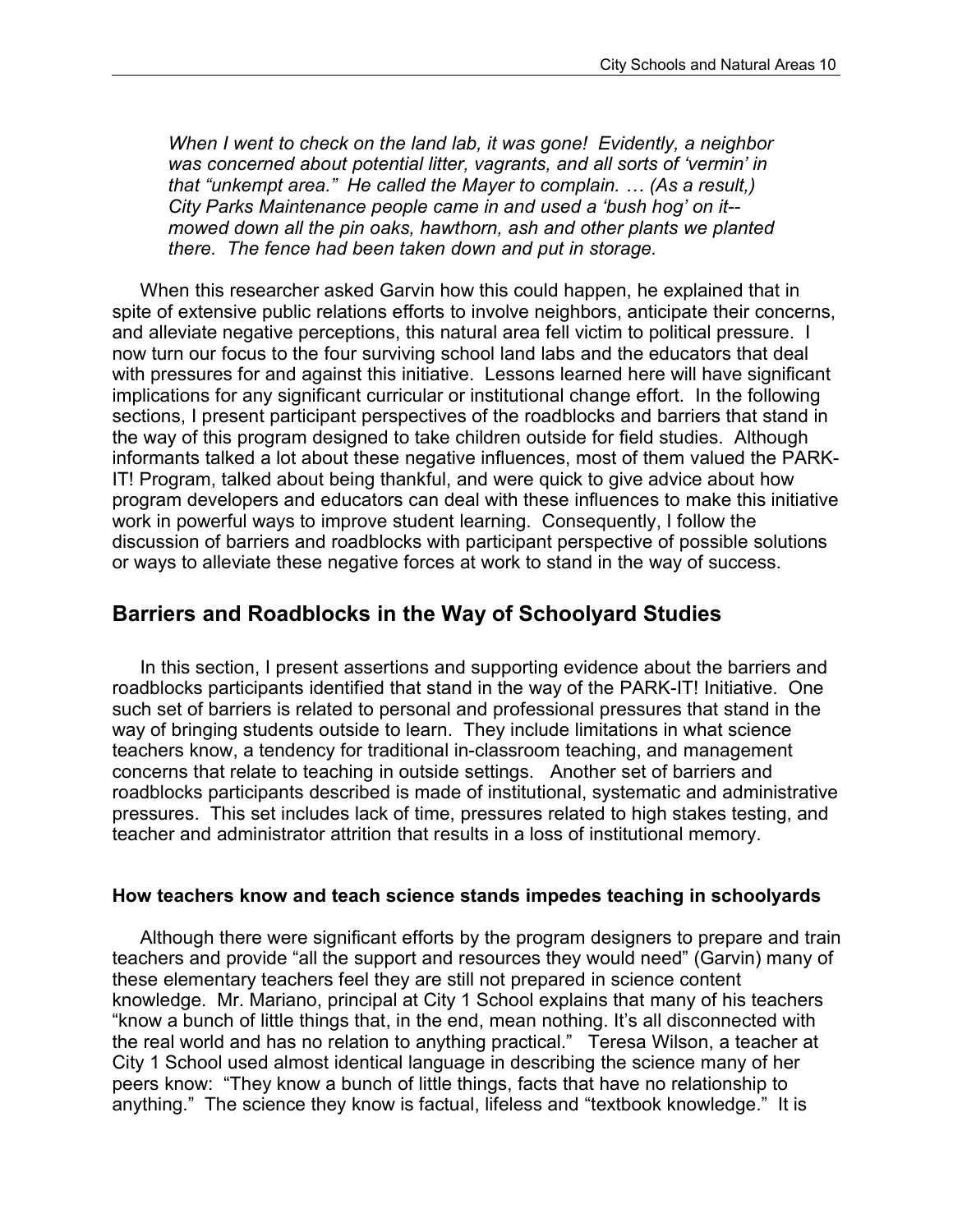also neat and organized if one merely progresses from one textbook chapter to the next. This makes following the textbook straightforward and predictable. However, according to Wilson, using the traditional textbook approach does not require much science understanding by teacher or student: "I don't think science makes sense for the teacher and the learner "(Wilson). Melissa Etheridge, another teacher at City 1 is more specific about the science teachers know: "They still think that science is in the textbook or in the teacher's head. What counts is what you know and can recite."

Inquiry in natural areas involves messy places, dirt, and the changes that happen in ground laid fallow. Bringing students outside means risking bad weather, dealing with appropriate clothes and dirty hands. This just does not sit well with many of us who like things neat, manicured and managed well. This might come from our culturally situated desire to control nature and manage natural areas into cultured weed-less lawns. For example, Jenny Adams, a third-grade teacher at City 2 stated that: "One time my class went to the land lab the students were not interested because it was quite overgrown and the students just didn't like it." Adams and her students did not appreciate the intention of the program to let the land lab become overgrown as natural grasses and other plants colonize the ground laid fallow. Instead of seeing this vegetative growth for its potential for scientific inquiry, teachers like Adams see weeds and vermin.

Ms. Watson, another third-grade teacher in the same school goes a little farther with her criticism. She sees the land lab vegetative growth as a result of poor human management and a lack of maintenance: "The land lab should close--the maintenance is very poor." Another teacher in City 2, Marsha Stewart, stated that when she tried to use the land lab for teaching, "It (the land lab) was too full of weeds to plant our science projects." Her second-grade curriculum included an experiment in which her students were asked to plant seeds and observe them grow. She felt she could not plant her seeds in a weed-infested area. "We used plastic cups instead." She felt she could manage her students growing seeds in plastic cups in her classroom better than outside where the outcome is much less certain. This sentiment helps us understand a first grade teacher's complaint about her school's land lab: "It (the land lab) is too overgrown with weeds every time I go to use it!" Stephanie Powers went on to explain that she took her students outside only once and found the land lab un-usable because the experiments in her textbook were designed for classrooms and not natural areas with weeds and overgrown vegetation.

According to Melissa Etheridge, a City 1 teacher who uses the land lab at her school quite regularly, teachers need to know science differently, need to open themselves to creativity and become inquisitive about messiness and unpredictability. They "need to know about inquiry, need a curious mind, and must understand how to stimulate inquiry in their classrooms…they need an inquisitive mind." Mr. Mariano (City 1 Principal), also explains that teachers need to know science as inquiry and need to adopt a questioning attitude: "Teachers really need to know all those inquiry types of learning. They need to be inquisitive (if they are to use the land lab)."

In a similar way, Dan Standford, a  $5<sup>th</sup>$  grade teachers explained that teachers need to be inquirers themselves if they are to teach children to inquire. Stanford agrees that this way of thinking and teaching contrasts with textbook teaching and learning.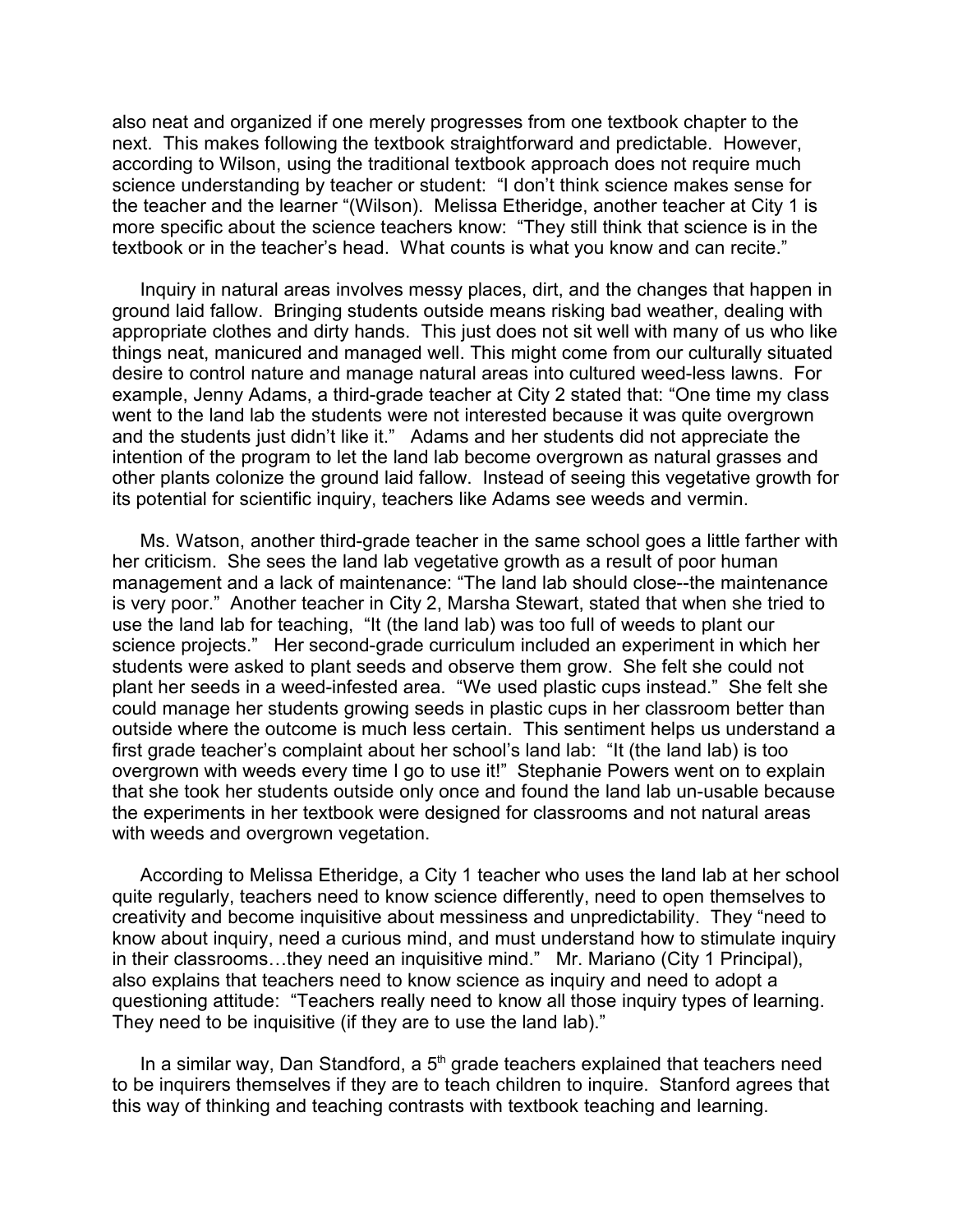*It's a way of knowing, this inquiry. You've got to own science in your own mind the same way that you would teach it. So if science to you is textbook kind of knowledge, well when you teach it, that's what you're going to teach. On the other hand, if science to you is inquiry, and asking questions and searching out answers and that sort of thing, then you're more likely to bring that into your teaching.*

#### **Traditional teaching stands in the way of bringing students outside to learn**

In addition to limitations in ways teachers know science, informants explained that teachers need different, non-traditional pedagogic knowledge in order to bring students outside to learn. Valerie Stanford, a prior teacher and now parent and naturalist who works for the local metroparks talked about teachers who are not very comfortable teaching in non-traditional ways. She also said that teaching with field trips to the schoolyard requires a certain comfort level with non-traditional teaching and a willingness to leave the comfort and safety of the classroom.

*It takes, from my opinion, from certain teachers that I've seen, that special blend of…being comfortable in teaching in non-traditional ways and doing things outside the classroom. And there (needs to be) a comfort level there (Stanford).*

Dr. Honderd, principal at City 2, explains that many of his teachers tend to be very traditional in their pedagogy and that conducting field trips to the land lab appropriately requires a different way of looking at things: "It (taking students outside to learn) also takes teachers who are comfortable with teaching in non-traditional ways." When this researcher asked him to explain what he meant by this, Honderd described observing the non-traditional teaching of Garvin, the City Parks Naturalist and Director of PARK-IT! He described Garvin's presentation this way: "It was all hands-on, and it wasn't just teaching about insects in a factual way. It was about discovering what is out there and seeing what the land lab can teach us." Later, when Garvin was asked about this specific incident, he explained what he did this way: "It was about observing insects in their natural environment instead of just talking about them on paper and in textbooks. It was about letting the land lab and children discover together." His focus is on the relationships between the children and the natural environment. Garvin explains the PARK-IT! perspective of teaching in tall grass and other natural settings as a very different model of what students do and how they act when teaching and learning is best: "I need kids to look around and be very observant, whereas a traditional teacher oftentimes has difficulty with that. Teachers often want students to have their full attention on them" (Garvin).

Later, in another conversation, this researcher asked Dr. Honderd again why his teachers used the land lab so infrequently. Honderd suggested that teachers make choices for very practical reasons: "Are we going to teach from our textbook, which is real easy, or are we going to go to resource books like this (PARK-IT!) and make more homework for ourselves on a subject we don't understand?" He then held up the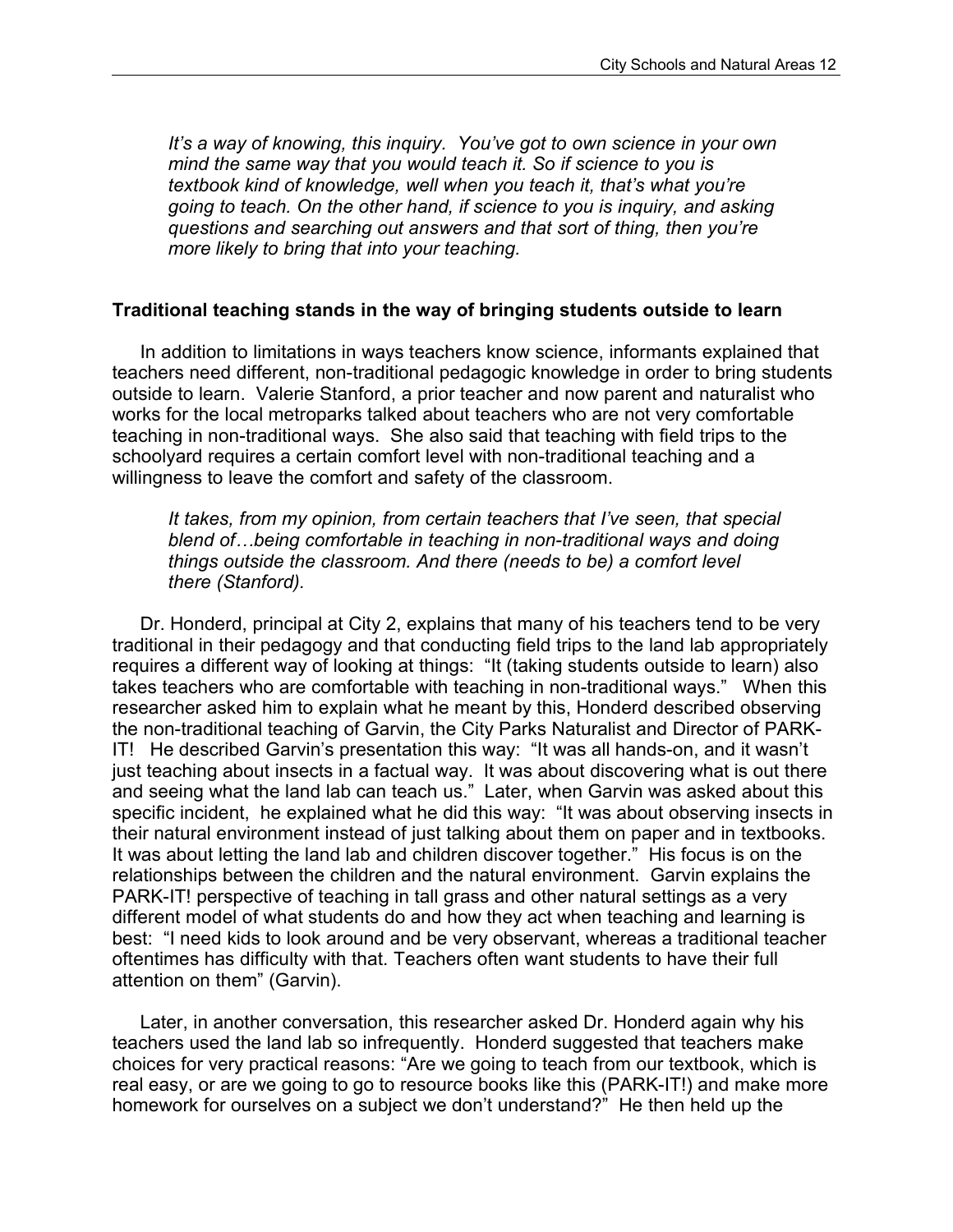PARK-IT! resource book and said: "There is great stuff here, but teachers are not going to take it home, page through it, and learn the science first, and then study how to do the activity." It is much less problematic, perhaps more efficient and easy, for teachers to teach in traditional classroom ways.

Of course, teaching in the classroom from the book is familiar, safe and predictable. The methods are outlined, the content is clear and one chapter follows the next in logical order. However, some teachers explained that their decision about field trips to the schoolyard is more about how students learn best. For example, Cathy Hamilton, a fourth grade City 2 teacher explained that her students can't easily sit down, listen, and do their work outside in the land lab: "I can't really use the land lab because there is no place to sit for teaching purposes. The grass is too tall." To her, teaching and learning happens best when students are sitting at desks or tables and teachers are standing and delivering information or instructions. According to Hamilton, if students can't sit, listen and write, they do not learn well.

Garvin suggests that another student-centered reason teachers choose a traditional classroom orientation is related to classroom management concerns. They worry about their students misbehaving in the presence of a special guest. To illustrate this, Garvin described situations where teachers, out of courtesy and concern, took him aside to warn him about more challenging children just prior his leading a field trip. They warned him about certain behavior problems and potential trouble makers: "A lot of times I'll have a teacher come up and say: 'Alright, now watch Billy and Johnny and Fred, those three are always goofing around, you're going to have problems with them.' This suggests that teachers expect their "problem children" to act out in nontraditional settings. He is also saying that teachers try to do the right thing by helping him anticipate problems so that he can better manage the situation when control issues arise. He then went on to explain that, for him, teachers really do not have to worry about both of these issues and that this concern is unwarranted. "By the end of the day, I'll have the same teacher come up and say: 'Billy, Johnny, and Fred, really surprised me with their knowledge and enthusiasm.' " This does not surprise him because, as he explains, these "trouble makers" often cooperate better in non-traditional settings than in classrooms. "Actually, these are the kids that excel in this type of a setting. The naturalist wants children to observe everything. In the field, distractions are okay, even necessary" (Garvin).

In reflection, this suggests several confounding variables. Perhaps students like these "trouble makers" actually thrive in non-traditional settings, and perhaps teachers do not have to worry so much about losing control in outdoor settings. Perhaps Billy, Johnny and Fred would misbehave if their classroom teacher led the field trip instead of a naturalist, a guest who provides a novel situation. Perhaps Garvin has a special gift for teaching in informal settings. He does state that: "It's a non-traditional setting where I thrive." Teachers like Cathy Hamilton probably would not say this.

However, some of the teachers consider Garvin's perspective on classroom control too simple and perhaps even naïve. One teacher in particular, Carolyn Chapman (City 3), explained that she teaches children with significant behavior problems that would be exacerbated by non-traditional settings. The result would be her pre-occupation with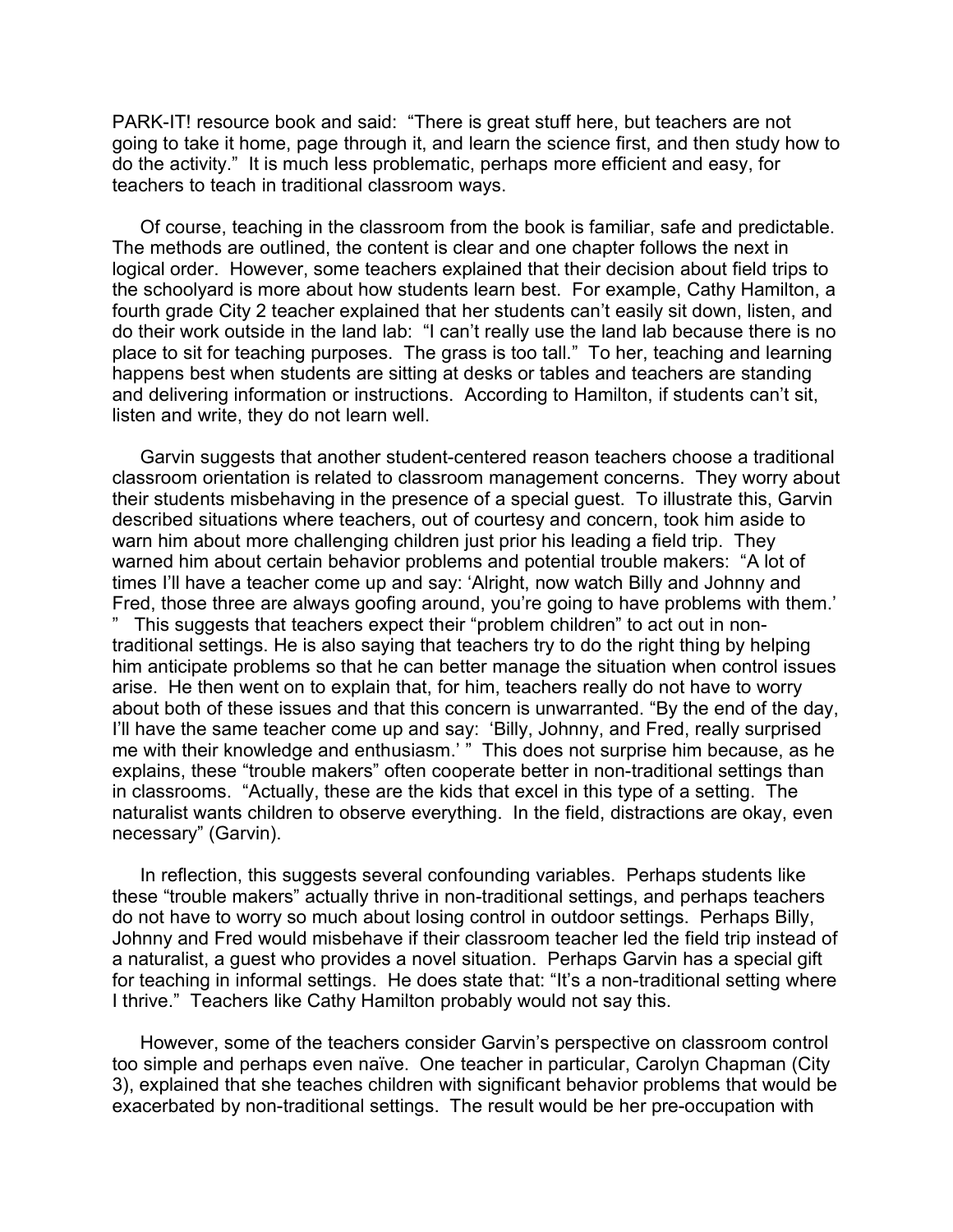discipline at the expense of good teaching and learning. "I teach Developmentally Disadvantaged kids and I do not use the land lab because of my students' behavior issues. It's (her reluctance to take students outside) more due to the behavior of my kids than the value of the land lab itself."

### **Institutional, Systematic and Administrative Pressures Discourage Teachers from Taking Students on Schoolyard Field Trips**

Informants, during interviews and conversations, discussed several institutional roadblocks and problems that they face when implementing the PARK-IT! program. The first roadblock is an ever-present time pressure that stands in the way of any innovation. The second is the pressure they feel to teach to the new state standardized tests, those high-stakes assessments that create disincentives for change and innovations. The third set of institutional constraints is teacher and principal turnover and a resulting lack of institutional memory.

#### **A lack of time stands discourages schoolyard field trips**

During the interviews and conversations with teachers, the most common roadblock teachers mentioned was the pressure they feel to cover a large amount of content in a short amount of time. If they already have a full curricular slate, it is easy to understand how a lack of time might stand in the way of anything extra-ordinary. They are also regularly introduced to a rather continual and endless flow of educational trends and initiatives to choose from. Consequently, their first reaction to a new initiative is to consider it just one more distraction or burden that will pass with time. Or, it is also possible that they anticipate some value in it and, instead of adopting it in its entirety, they try to adapt the appropriate parts to fit their own agenda. Limited time and energy become deciding factors. As Theresa Wilson (City 1) explains,

*I don't know if it's because teachers are feeling so overwhelmed to incorporate so many things into a day that they look at it (a new initiative) as a burden, as one more thing to teach versus how they can use their traditional curriculum, adapt it to that, and use it to enhance their curriculum*.

This researcher heard informants talking about time and energy as a deciding factor, in three ways. First, every teacher's school day and school year is short. Dr. Honderd, principal of City 2, describes his teachers full daily schedule in terms of contact hours: "Our teachers, have only five and a quarter hours contact with the students a day." He said this in a way that it made it clear this is not enough. His teachers always feel pressed for time do cover the amount of content they are expected to. Not only is their day short, but there are only 180 days in each academic school year.

The second, closely related way informants described time pressures refers to curriculum demands placed on teachers. Honderd, reflecting on the time teachers have to cover the expected content at a specific grade level: "That's not much time for what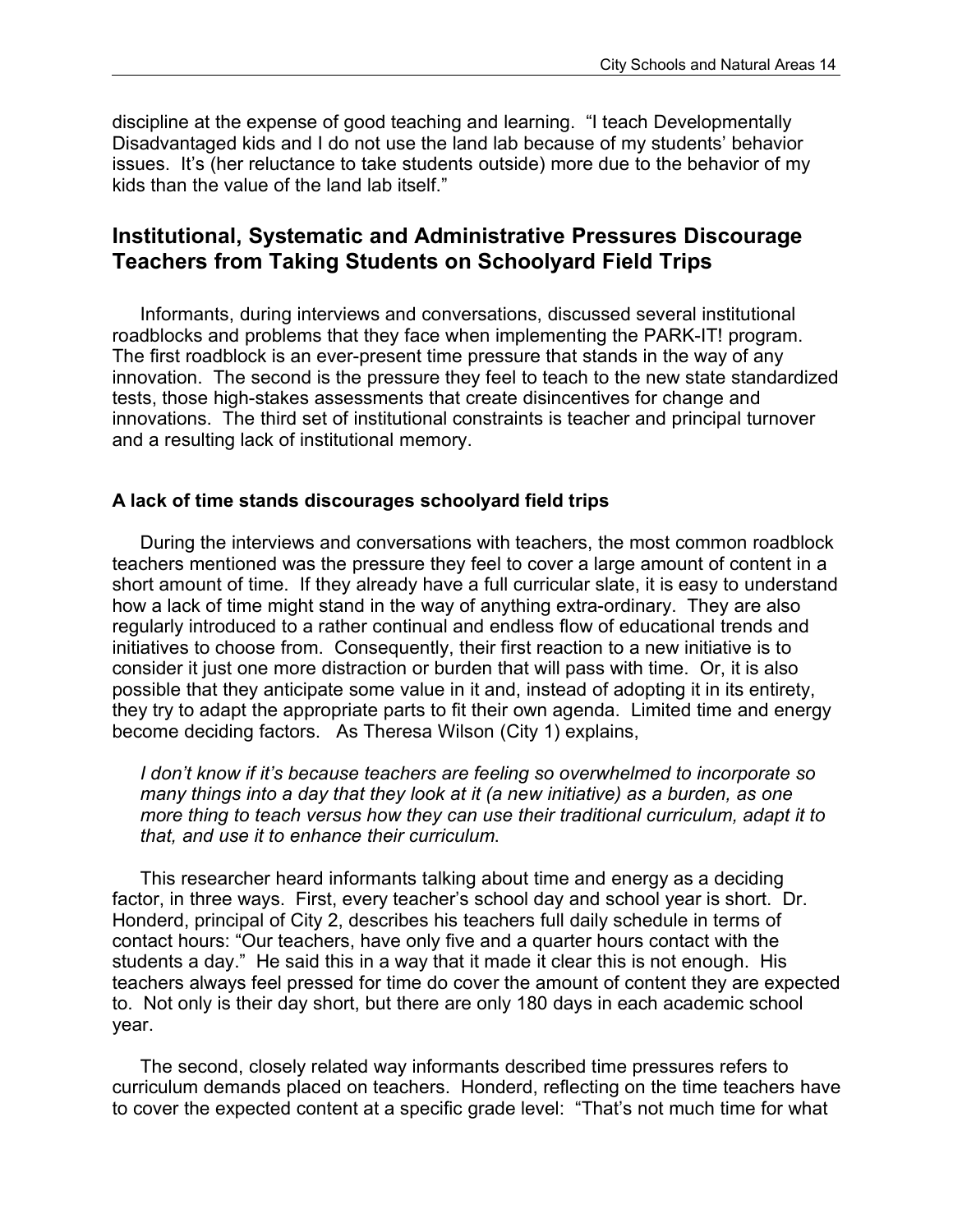they have to cover. The curriculum demands are extraordinary—each teacher has a full slate." Dan Stanford, a 5<sup>th</sup> grade PARK-IT! teacher (City 3) is more specific about curricular demands and considers certain priorities forced on him. "The focus is on teaching kids to read" Mr. Stanford, elaborates on the time constraints and implies that time pressures are forcing conversations about integration of subjects and more efficient teaching: "There's not enough hours in the day to teach strictly science, teach strictly math, teach strictly reading anymore."

Theresa Wilson (City 1), relates her time pressures directly to the high-stakes proficiency tests and the current curricular demands for reading and mathematics:

*Because of the time, you've got so many minutes for reading, so many minutes for writing, you have to get your math in, you are being tested. You are under that kind of pressure academically. I think that is what prevents teachers from developing into the kinds of teachers that we know would really affect children's learning.*

This researcher then asked Wilson to elaborate on this and relate it to the use of the schoolyard natural area for field trips. She responded this way: "You are going to have to work with the time element because they're going to want to do reading or math. The way the proficiency tests are, don't even bother that teacher about taking time away from tested subjects." The clear implication is that the value of any activity, including field trips to the schoolyard must be measured against these curricular pressures. Time is very limited.

The third closely related way informants talked about time as an institutional constraint put the focus on field trips as extra-ordinary. Extra-ordinary activity like planning field trips to the schoolyard actually requires more time and effort than teaching "from the book." Mr. Merchand (City 3 Principal) was first to explain the demands of extra-ordinary initiatives: "It takes a lot of time [planning field trips to the land lab], it's painstaking especially in the early grades." He went on to describe the necessity of gathering equipment, special clothing, and teaching materials. He explained that even if an elementary teacher tells students to dress for the weather the next day they invariably forget. One of his kindergarten teachers even keeps a collection of winter jackets in her closet: "I keep this collection of hats, mittens and jackets. My kids don't dress for the weather" (Chapman). She does this for other reasons besides field trips to the land lab. She went on to explain that some of her urban students do not even have proper clothing to take to school. Therefore, if she does not keep this collection it is unreasonable to expect her students to go outside in cold weather. This type of concern complicates her life as a teacher. Merchand feels a bit guilty about expecting his teachers to do these extra-ordinary things because "You're giving a teacher more homework." He tries to protect his teachers from extra demands on time and energy because: "At the end of the day, we're already all tired and don't need another set of demands on us."

One recent and significant factor that relates closely to this time pressure has been high stakes proficiency testing. Teachers do not feel as free with their time and how they spend their planning energy as they once might have. This recent trend involving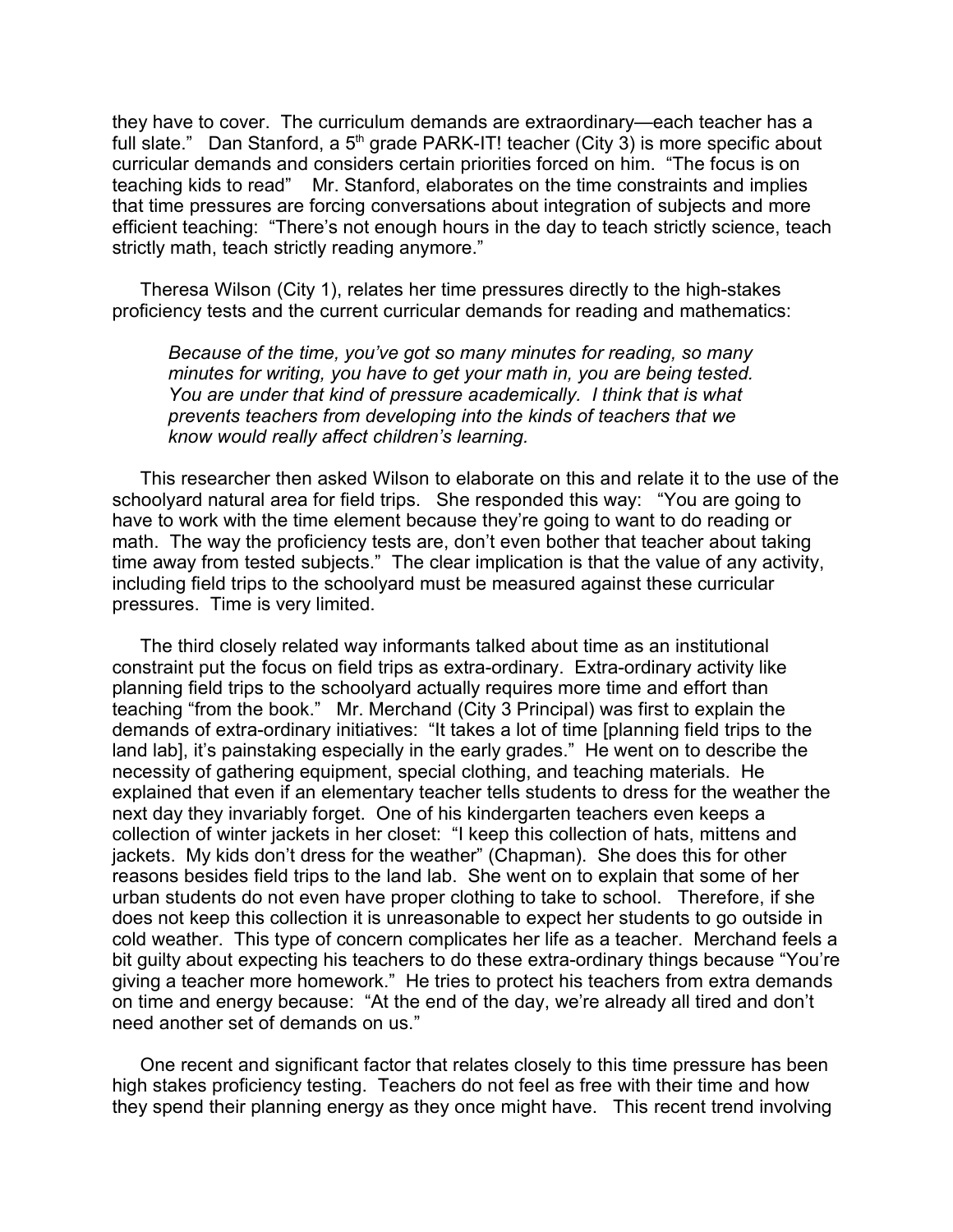high-stakes testing is examined in more detail in the next section of this analysis.

#### **Pressure to teach to the high- stakes tests discourages schoolyard field trips**

As in many states, Teachers in Ohio are often reluctant to adopt any curricular additions in a climate of concern and perhaps even preoccupation with standardized proficiency testing. They know that their reputation and the reputation of their school depends on students' performance on these state tests. The media notices and reports school test results and schools are ranked, labeled and judged by test scores. For a mixture of complicated reasons, urban schools often rank lower then their suburban counterparts. This raises the stakes of proficiency tests for any teacher and any administrator. Dr. Honderd (City 2 Principal), explains the practical implications of this pressure in simple terms: "They have to follow a curriculum that's in their schoolbook. They've got to get ready for proficiencies." Thus for practical reasons, participating in PARK-IT! depends on whether or not there is a clear connection to proficiency test scores. Significantly, then, informants in this study sometimes find it difficult to see the connection between taking the time to take students outside and student performance on proficiency tests. One of Honderd's teachers, Theresa Watson, explained it this way:

*I think the proficiency tests also took away from the momentum (of PARK-IT!) because proficiency tests came along about the same time that the creation of these land labs was happening. …It was hard to really immerse yourself in that and have these five subject areas to get your children ready for the proficiency tests.*

Wisely, Garvin anticipated this problem when he designed the PARK-IT! activity books. When asked about the activity books, one of the first things he said was: "We made sure that each of the activities is keyed to the Ohio State Standards for Science Education." In spite of this pre-planning, this researcher soon realized that referencing the proficiencies and outcome objectives does not necessarily convince teachers that spending time in the land lab will help them teach to the test and prepare their students for higher scores. The problem is that when the PARK-IT! resources were developed, everyone's focus was an the State Standards for Science Education. Referencing these standards was a wise decision at the time because the authors anticipated educators' demands regarding these content standards. However, informants explained that during the last few years, the focus has turned from the Standards to the Proficiency Tests. This confused this researcher at first because the Standards and the Proficiency Tests are intended to be congruent and related to each other in very close ways. In fact, the proficiency tests are designed to measure the minimal learning outcomes as described in the State Standards for subject matter. However, when this researcher asked teachers about this, it became clear that they look at the Standards and the Proficiency tests a bit differently.

Dan Stanford, during a conversation with this researcher and Janice Harmon, a special education teacher in his school, explained: "It is not really the Standards any more. Now it is all about anticipating what questions will be on the next Proficiency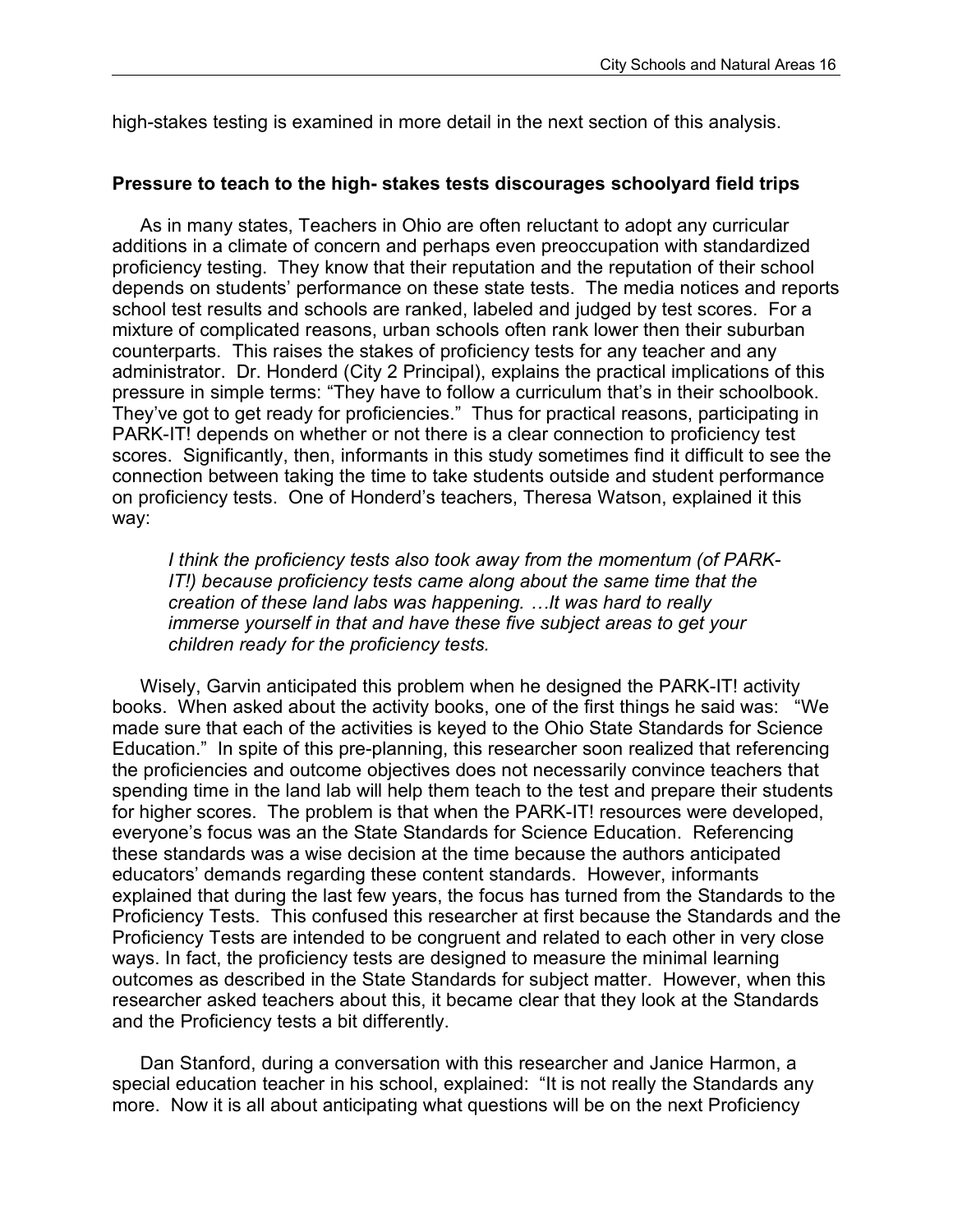Test." Noticing this researcher's confusion, Stanford elaborated a subtle difference: "You would think they were related. But that is not necessarily the case. It's the test that counts." She went on to explain that teachers, instead of using the Standards documents as a curriculum guide or resource, spend a lot of their time reviewing sample Proficiency Tests and sample test items. They try to analyze the sample test items, predict the likelihood of similar questions in the coming test, and prioritize their teaching objectives accordingly. The implication is that curricular materials explicitly linked to State Standards might not help teachers justify field trips to the schoolyard like the authors intended.

#### **Teacher and principal attrition stand impede schoolyard field trips**

Teachers and principals who may be leaders and supporters of the land labs are often quite mobile in this urban district. Many of the teacher informants listed administrative support as an important factor in the success of any curricular initiative. If the principal leaves the school, he or she takes this support and the developmental history of the land lab with him/her. The next principal might not have the land lab on his or her priority list. Likewise, if a teacher who enthusiastically and regularly uses the land lab moves to another school or retires, she/he takes some of the peer support and institutional memory along.

Informants suggest that it is difficult to start, let alone sustain any significant curricular change in the current climate of teacher and principal mobility. Dr. Honderd (City 2 Principal) said that of a staff of twenty-five, he has, on average, three or four teachers leave each year. He explained that this is rather typical in schools in this urban, union-controlled district. This is due in part to the fact that seniority is the criterion used in "teacher rotation" decisions. This means that tenure is often short in his school because teachers tend to "rotate" to schools on the outskirts of the city. Shelly Smith, a teacher in Honderd's school explains that their school program was going along nicely until one of the lead teachers in the program left them: "Unfortunately, the science teacher who started this program left for a position in another state and no one followed up on the project." Mr. Merchand (City 3 Principal) also said that teacher changeover as one of the major factors that he sees standing in the way of the use of his school's land lab. In fact, since the PARK-IT! program was instituted in his school, only one of the original teachers on his staff remains. Merchand explained that even this teacher recently moved from teaching 5<sup>th</sup> grade to 2<sup>nd</sup> grade—a move that preoccupies her time and energy.

Merchand explained that teachers have a need to share their projects with others: "Some teachers will pick it up through sharing with each other—and they support one another." But they have a very difficult time sustaining programs like PARK-IT! when their peers leave them for one reason or another. They "get it and then they move on, retire or whatever. That's where the program gets lost again." Curricular programs often depend on one or two teachers who take on a leadership role. If one of these leading teachers retires or moves to a different school, the program tends to waste away. Theresa Wilson (City 1) answered this researcher's question about the success of the PARK-IT! program at her school by saying that the rapid turn over in staff creates demands on any curricular initiative.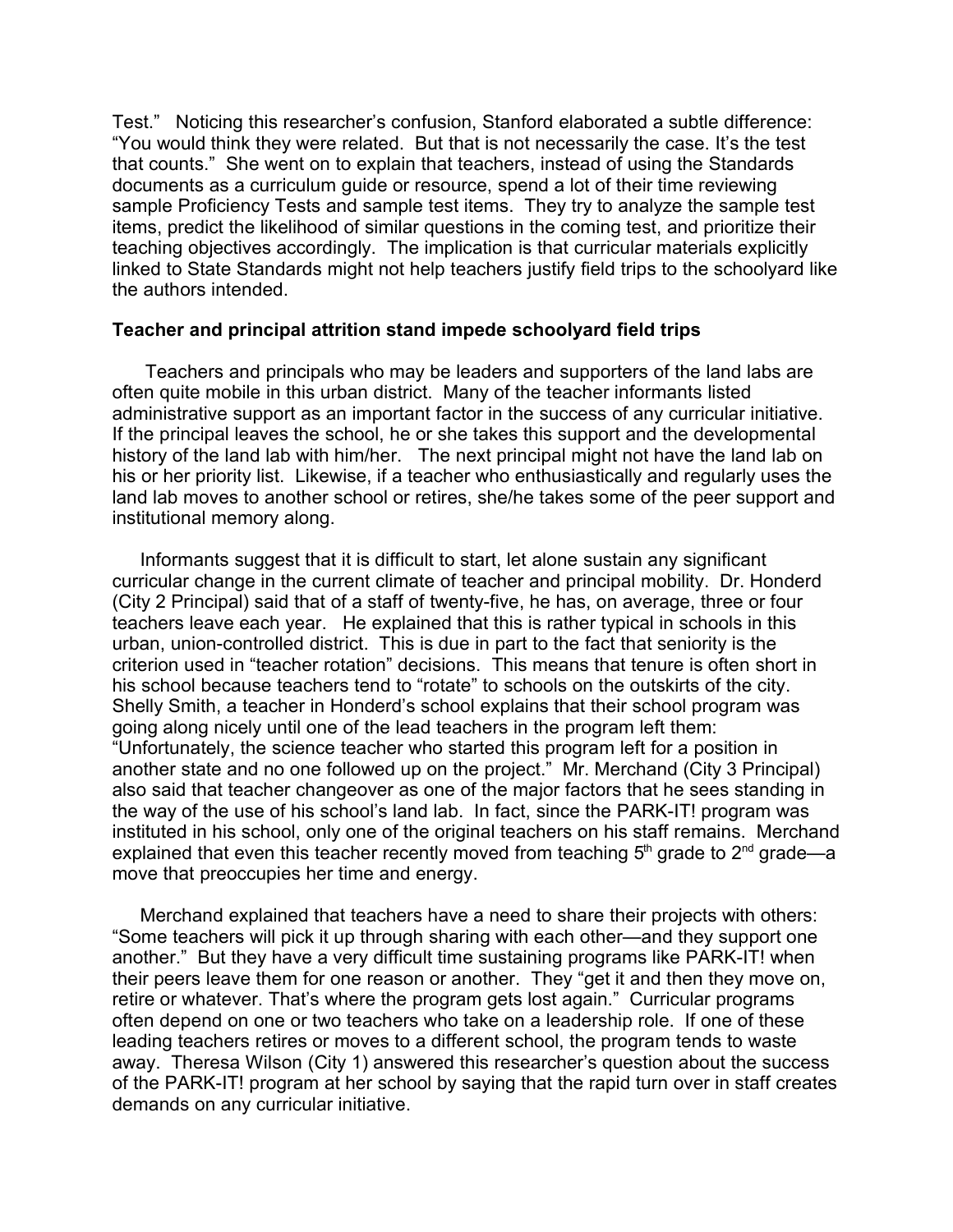*I think it [success of the program] depends on a lot of things. …(T)eachers are turning over, you have a lot of new teachers, you have teachers leaving, so the curriculum's sitting there, the momentum in the beginning has left. If you have a new person, you've got to get that picked up again. That has to be attended to.*

Dr. Honderd, in reference to City 5, the school that no longer has a land lab stated that this school "had gone through about eight different principals in the past five years around the time talk about the land labs began." This is significant because, according to these research participants, it takes the dedicated, enthusiastic support of the school principal to support a school natural area. The principal bridges the gap between parents, neighborhoods, organizations like the parks department and the teachers. Without the principal's support, programs like PARK-IT! could never succeed. Garvin explains that every time a new principal comes to a school, he must begin the process of "selling the program" all over again. The milestones, institutional memory and understandings go with the principal when he or she leaves a school system.

In the previous sections of this analysis, the case is presented that there are personal and professional as well as institutional and systematic barriers and roadblocks that stand in the way of the success of the PARK-IT! initiative. Although, without exception, the informants say they value PARK-IT! and they value taking children outside to learn, they also realize that impediments or roadblocks stand firmly in the way of the success of this program and programs like it. However, this research also provided informants a forum for describing what they thought was necessary to ensure the success of schoolyard programs. In the next section of this data analysis, assertions are listed with confirming evidence about what these urban educators think would actually help the schoolyard natural areas reach their full potential.

 $\frac{1}{2}$ 

#### **Solution #1: Teachers Need Well-Crafted Materials & Resources For Instruction**

According to informants, it is vital to have good curricular resources available if they are to use the outdoors in instruction. As mentioned earlier, the Department of City Parks and Recreation, anticipating this need, wrote and published a series of three "PARK-IT" Curriculum Activity Guides that hold a collection of lesson plans for use in the land labs (DuFour M.B., Couter L.K., & Garvin D.M. 1997). They gave these books to teachers in the schools along with a library of reference books for every grade level of each school. According to Garvin, this collection of resources includes "everything they need" to help teach children in the natural areas adjacent to their classrooms. "We didn't just create land labs and walk away. We wanted to give teachers the tools to enable them to use these resources-- more than just resources; a plan of action and a course to follow." Garvin explains that these activity books are invaluable resources for the teachers who want to use the school natural areas.

*They're [the land labs] just a field of weeds without these guides. [My staff and I] decided on a format… The project concept was … we need to write it in a format that would be useful to teachers in elementary schools. And as we wrote*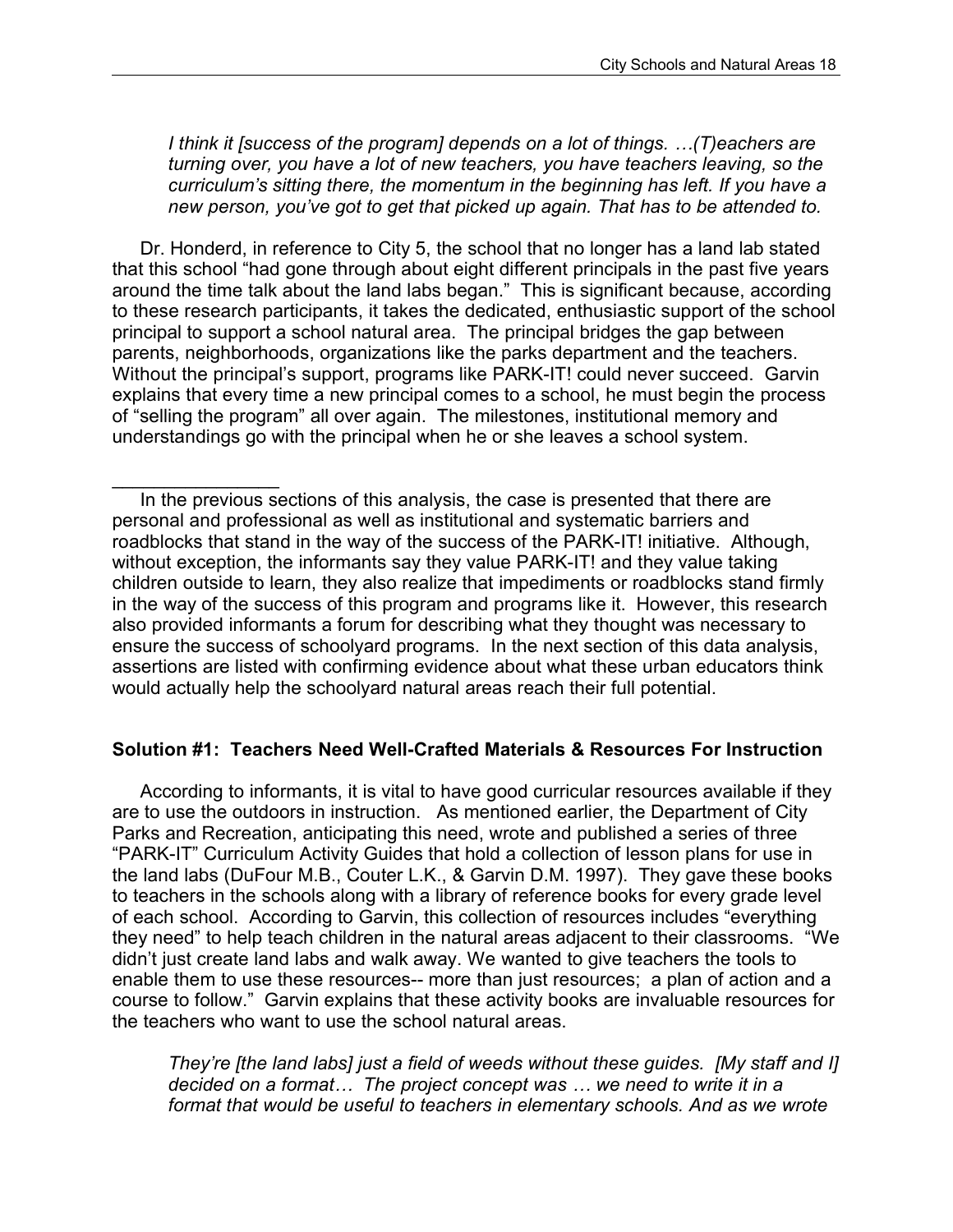*these drafts, my co-author who is also an educator said: "Denny; this is how you write a lesson plan." …So we wrote them in teacher's language regardless of what subject they taught and then we also identified the various subjects that a lesson would cross.*

The authors did not want the books to be considered just a collection of lessons or activities to use on field trips to the schoolyard. They intended the books to be a curriculum guide, a progressive series of learning experiences for students and teachers as the academic years progressed and as students got older. The authors anticipated regular use from kindergarten through  $6<sup>th</sup>$  grade.

*…Our intent was that teachers would follow these curriculum activity guides because the lessons and even the guides build upon each other. There is one guide for K-1, and one guide for 2-3, and one guide for 4-6. And they all follow 4 topics—water, soil, plants, and animals. And each topic for every grade level has 2-4 different lessons, plus extensions if a particular group of kids really get jazzed about something. And, all the activities cross the curriculum. We incorporated mathematics, geography and spatial organization, journal writing, natural history, and science in all of them. ...We wanted to give teachers the tools to enable them (to teach in their land labs).*

Teachers who use the PARK-IT! books regularly spoke very positively about them. However, teachers typically receive a plethora of activity books and guidebooks for one area of the curriculum or another. Many of these books end up on the bookshelf or in a drawer gathering dust. The implication is that the books wouldn't help teachers much if they were merely brought in and given to them without careful, sustained support from Garvin and his staff. As one teacher explained: "They are nice. Denny (Garvin) came out and helped the teachers the first two years do lessons, and he was hoping that they would repeat those and maybe get more lessons from the PARK-IT! book."

#### **Solution #2: Teachers Need Well-Crafted Training Experiences For Using Natural Areas**

According to research informants, teachers have never really had adequate training in the inquiry style of learning that would give them the integrated knowledge they would need to teach outside in powerful ways. Melissa Etheridge (City 1 teacher) explained that teachers need training in order to to know about inquiry and then must understand how to stimulate inquiry in their classrooms.

*Teachers know a bunch of little things that mean nothing. ... The animal world- they don't know how to read an animal, like if they're nocturnal or not. …And to read a tree. All those inquiry types of learning. They need to be inquisitive. That takes training, and it takes training in the early years of the teacher--especially pre-service. That has to be well connected to the undergraduate training and then the school system that they go into.*

Etheridge goes on to explain that teachers need to be inquirers themselves if they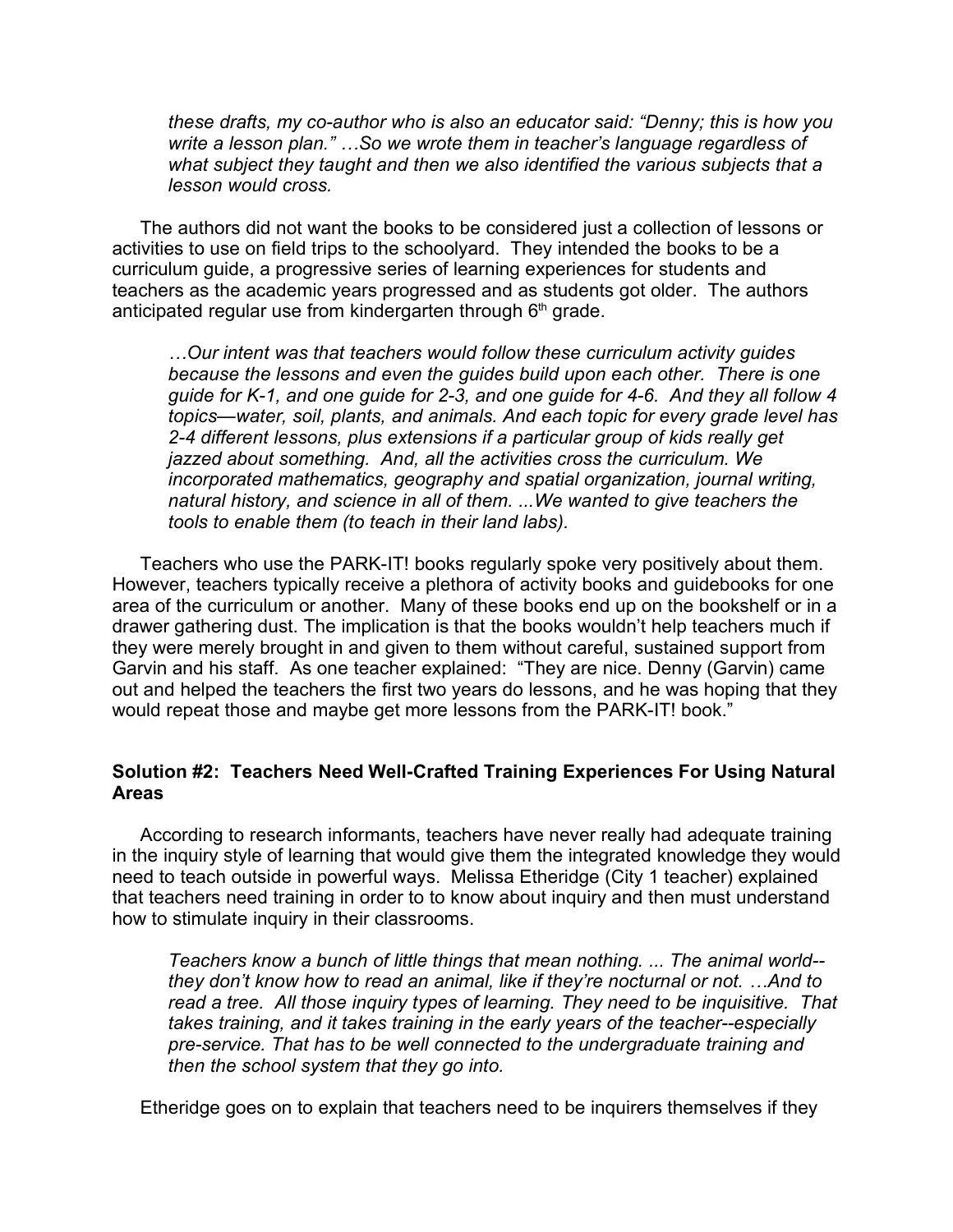are to teach children to inquire.

*It's a way of knowing, this inquiry. You've got to own science in your own mind the same way that you would teach it. So if science to you is textbook kind of knowledge, well when you teach it, that's what you're going to teach. On the other hand, if science to you is inquiry, and asking questions and searching out answers and that sort of thing, then you're more likely to bring that into your classroom*.

One vital component of Garvin's strategy was to provide carefully planned inservices (teacher training sessions) for teachers at their schools. Garvin himself went to each school during the first year of the PARK-IT! program and led after-school inservices for interested teachers. These in-services were specifically designed to teach teachers how to use the "Activity Guides" he designed for the program. His strategy was to actually "run through an activity in the book with them so that they could do that activity with their kids on the following day." Although his goal was for the teachers to be rather independent and self sufficient, he realized that they would need guidance, especially at first. He explained:

*Our ideal situation is that they would follow the curriculum activity guides because they build upon each other. …So that's what I would like to see. If a teacher is working at a place that has an acre set aside for them to use, it's okay for them to look at that as a field of ever-increasingly large weeds and small trees to go: "What in heaven's name can I get out of that except burrs and mosquito bites?" So, we would like them to feel comfortable opening up the curriculum activity guide and doing a lesson right from the beginning. An introductory lesson in soil profiling is an example, seeing the different horizons that are in various weighted materials of sand, silt, and loam.*

Theresa Wilson (City 1 teacher), reflecting on Garvin's presentations explained:

*He (Garvin) modeled for us how we could use these activities. Teachers who would never just open a book and use it on their own and go out there and do it, so it just filtered down into something teachers could use and do. So we got more mileage then just teachers who knew how to do it and would do it on their own anyway.*

Carrie Simpson, a former teacher and now parent of one of the PARK-IT! schools also explained that teachers at her school need in-service training as well as instructional materials that can become part of the school's curriculum. Specifically, according to her, teacher training should include hands-on experiences.

*It is also important that when they are learning something for the land lab, the teachers actually need to participate hands-on in the learning rather than just listening to someone tell them how to do an activity.*

However, Simpson also went on to say that teacher training should have certain other characteristics. Teachers are already busy and their plate is already full.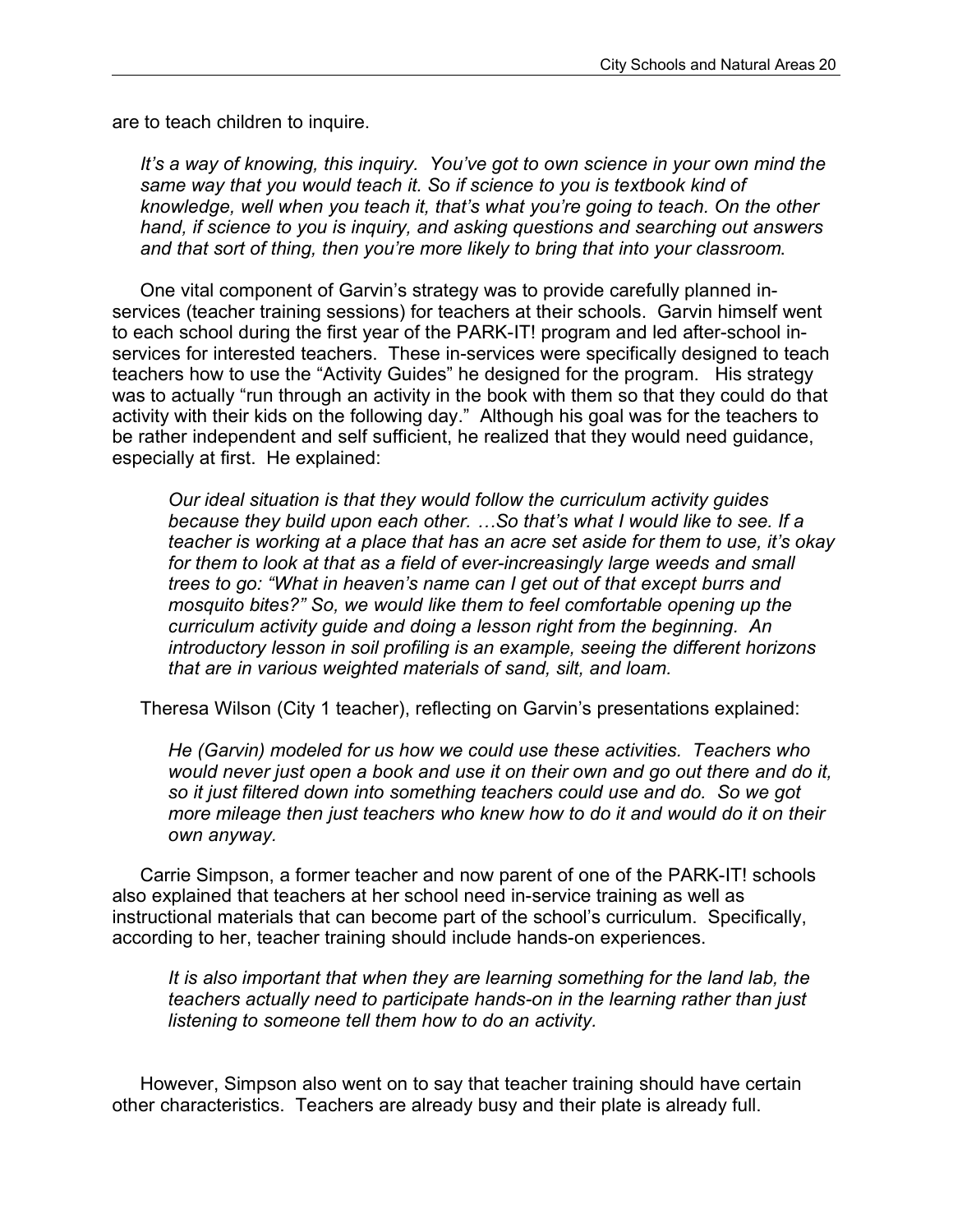Therefore, according to her, they need the time to experiment with a modeled approach to the curriculum materials. By this she means that even if the written resources are excellent, teachers need to be lead and should do the activities themselves before they are expected to use them in their teaching.

*Most people learn by doing, and whether it's a student in one of my classes [or not]. Most people would never take the time, the hour and a half to two hours to sit down and read and do it. Where compared to somebody else who's lecturing —"You can do this and you can do that"-- they'll never get around to doing it. But if you actually have them do it themselves, then they get hooked on it*

Janice Harmon (City 3 teacher), who is known for her enthusiasm for and leadership in the use of land labs explains that training works best when teachers are intellectually engaged and immersed in the process. She relates teacher learning to student learning—best when they engage intellectually in the experiences and adopt a new initiative as their own. Once they do that, teachers should realize that the learning process goes on for an entire professional career.

*You know how we have to immerse children into science and reading or writing. We don't immerse our pre-service or in-service teachers in the art of that type of teaching. It's not enough for them to go on unless they take it on as their own and develop it over 18 years or so.* 

Another apparently important characteristic of teacher training is that it is sustained throughout the school year and from year to year. One reason for this is that new teachers need to be inducted in the land labs procedures as well. For example, Larry Alexander, a new 5<sup>th</sup> grade teacher wrote on the PARK-IT! evaluation form that new teachers especially need training and guidance: "As a new teacher to the building it would help if someone would help new teachers to know how to effectively use the land lab." Melissa Etheridge, a veteran teacher in the same school explained that Garvin's intention was to continue training sessions beyond the first grant-funded years: "(Garvin) came out and helped the teachers the first two years do lessons, and he was hoping that they would repeat those and maybe get more lessons from the PARK-IT! book." She, as if elaborating on Alexander's request for new-teacher training, went on to explain that teacher training needs to start early in a teacher's career.

*That takes training (teaching through inquiry), and it takes training in the early years of the teacher--especially pre-service. That has to be well connected to the undergraduate training and then the school system that they go into.*

Valerie Standford (former teacher), when asked about what could possibly help support more frequent instructional use if the schoolyard land labs, stated that use might depend on many things but at least one thing in particular:

*I think it depends on a lot of things. The teacher training, it has to be continuous. So he came out and said, this is an activity in the book, let's run through it. And once he did that, he left and those teachers then felt*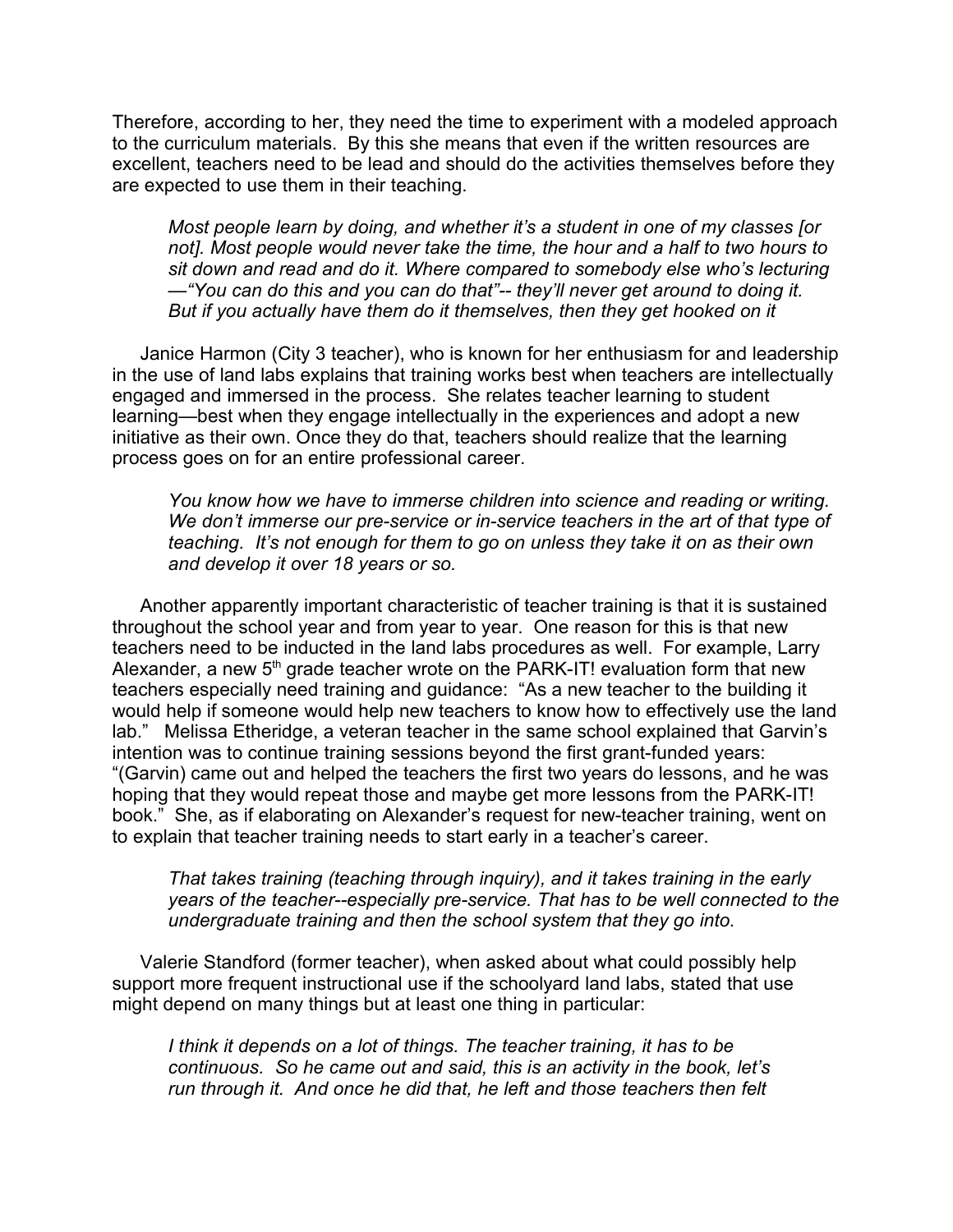*that they could do that particular activity. They then repeated it in their classroom.* 

Although the training was intended to prepare teachers to not only do the demonstrated activity the next day, their preparation in one sample activity would prepare them to go ahead in the activity book curriculum on their own. This seldom worked as intended. Teachers often did the demonstrated activity the next day with their children but they seldom actually followed up with successive activities on their own. As explained earlier, they seldom picked the PARK-IT! books off the shelf and followed up with the curriculum on their own. This researcher was very curious why, in spite of sustained teacher training, the schoolyard land labs were seldom used between training sessions. When informants were asked about this, it became clear that training sessions alone will not result in frequent use of the schoolyard land labs for instruction. They need a network of support.

#### **Solution #3: Teachers need a network of support to use schoolyard natural areas**

In addition to well-crafted curricular materials and sustained training, these research informants explain that teachers need a strong network of support if they are to use the outdoors in powerful ways. This means that teachers need collaboration and peer support systems built into the school system. This is related to but goes beyond written resources and training. Mr. Mariano, (City 1 Principal) explains that when the land labs project was first proposed, the administration and the Parks Department promised them support: "We told them that we wouldn't just book a faculty member out there without supporting her. We promised them (teachers) that there would be support from parks department—to come in and help us with it."

Ideally, in Garvin's conception, teachers would support each other as they plan and conduct lessons in schoolyard natural areas. He hopes that teachers will work together and form their own network of support. His grant-funded period was two years originally and he knew that if the schoolyard land lab program was not self sustaining, it would disappear in the schools. He knew that the future of the program depends on teachers using the curriculum guides on their own after the funding period ends--when he can no longer sustain the in-service training sessions. "There are a lot of things teachers can do. And if they learn together, which is what this is all about, it creates a very nice educational bond." By "educational bond," he is referring to teachers and students working together as well as teachers working with teachers. This contrasts with the instructional model where the teacher serves as expert and knowledge resides in the teacher's mind. It has to do with developing the habits of mind where teachers and students work together and support one another --teachers working with students trying to discover what the world is like.

*I have no problem telling kids when they hold something up and say, "What is that?" And then I will sometimes say: "I don't know!" But then the next step is to come back and say: "Well I can find out." And then I pull a book out. You can't always bring things back, but I'll ask the kids, "Well what do* you *want to call it?" And if it's a tree with thorns on it and it's got gray bark and red fruit, we'll call it the spiky-gray-bark-red-fruit tree. And then come back and find out what it was in*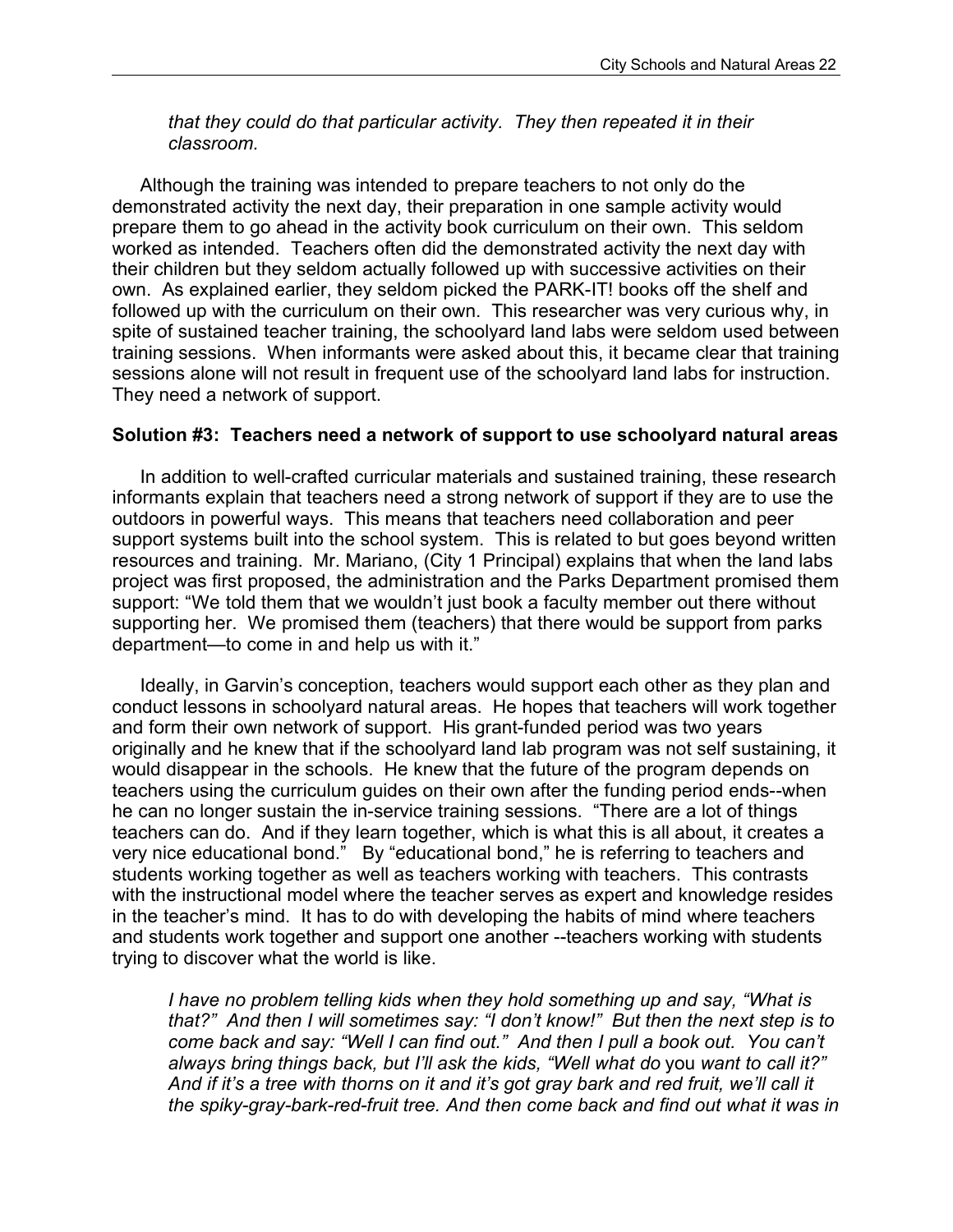*a book using those descriptive words and open it up and say, "Well it's probably this." But when kids can find out that even an expert in trees isn't sure. They learn that even adults have to look things up.*

Another way in which The Parks Department tries to create a network of support is to make naturalists available on a regular basis. One negative tendency, as Janice Harmon (City 3) explained, is that teachers often come to depend on the "expert" to come in and do their work for them: "The problem with some schools is that they do not want to use the parks personnel as a resource; they want someone else, and expert to do the work for them." In contrast, Harmon and other informants in this study thought that it would not be good for a school or school program to be dependent on the support of an "expert" who would regularly come into the school and show them what to do. Instead, they were more comfortable having a "naturalists on call" or "naturalists in residence" who wouldn't tell them what to do but be available for help when they needed it. As principal Honderd (City 2) explained:

*He [Garvin] is looking for a graduate student, a naturalist to work with our teachers like an hour and a half each semester. A naturalist could be assigned to each teacher in the building and would be able to work with them out there, in the land lab.* 

When this researcher asked what qualifications this person would need, Honderd responded by saying that it probably should be more than one person. Teachers should have access to several naturalists who have different areas of expertise and are available for whatever the teacher needs help with at the time.

*Even when you need a naturalist, you'll find a naturalist that's very good with plants, and you're going to find another naturalist that's very good with insects, you're going to find another naturalist that's very good with just edible plants, or just trees. You're going to find people that have different interests themselves, and that's what they're going to stress best to the teachers. … They come out and work with them on trees and that would be a really neat thing, and another week have them sign up for edible plants, have another week where they sign up for something different. That would be a very valuable thing for the teachers because they will pick and choose what's appropriate for their grade level from what that person has to offer, and go with it.* 

Valerie Stanford, a parent and naturalist who has worked in such a capacity, gives an example of how a naturalist or even a community person might provide this kind of support:

*Like, for example, parks personnel. If they could call somebody and say; "Okay, we'd like to set up a bird feeder area, what do we need?" They personally don't need to know every single bird who's going to come to the feeder, or every single kind of food that the birds are going to need to use, but to be able to draw on someone from the community, or a parent who may be a birder, or a parks person who can actually give that hand-holding type of experience.*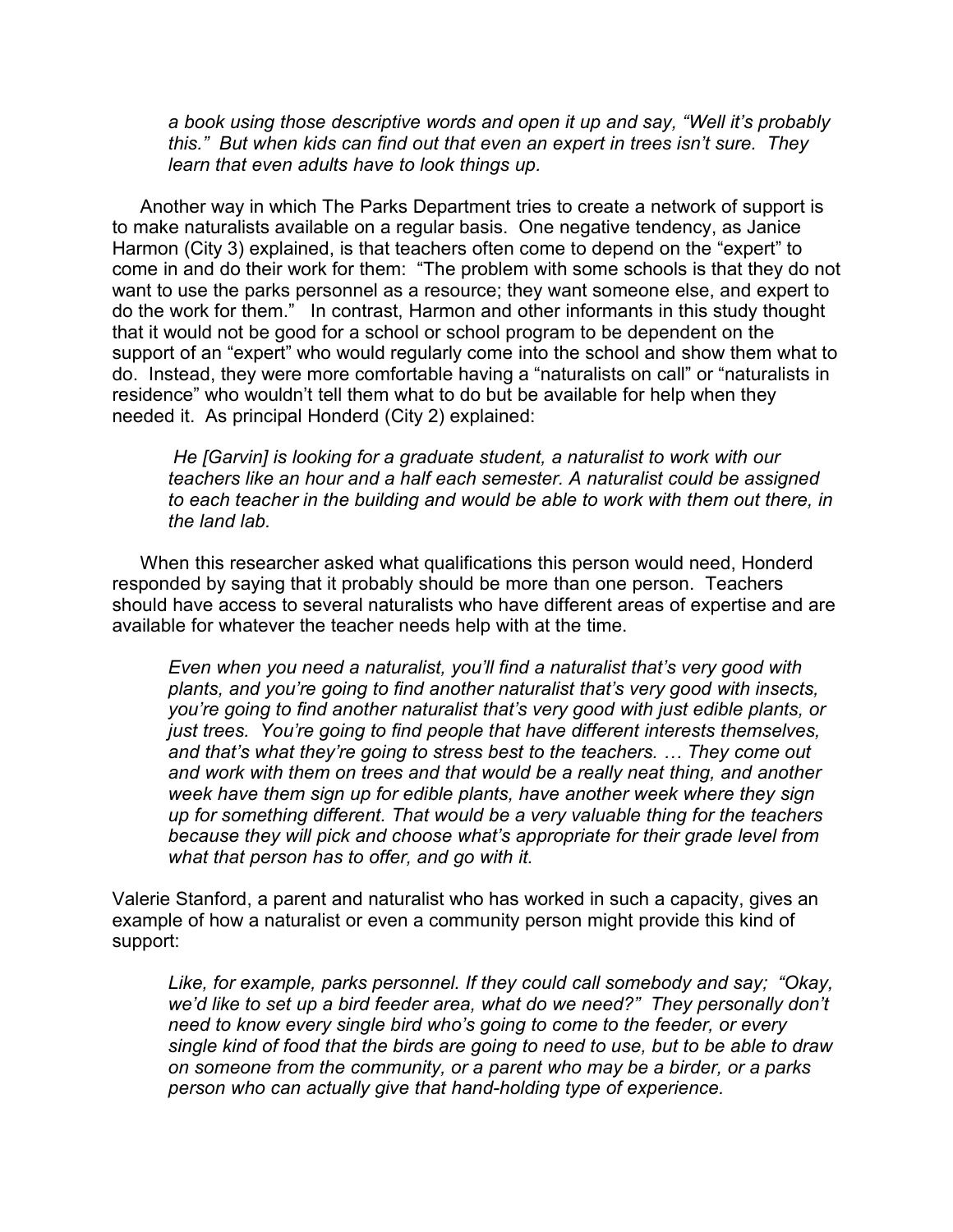During an interview, Theresa Watson, a third-grade teacher, explains that developing interdependence among teachers and naturalists is also quite necessary if programs like this are to succeed. Teachers and naturalists should work hand in hand as peers making individual contributions. Teachers, as they often do, should not just stand on the sidelines while the parks personnel take leadership role during the field trip. Their relationship should be more of a partnership with complementary roles.

Watson: *The teacher has to plan with that person and be directly involved and not standing back and letting that person do it. You have to make sure that teacher is learning. If the naturalist does the teaching, they [teachers] don't take any ownership as students themselves because they don't have to. It's often a relief if someone else is going to take care of that.*

Researcher: So how can you convince teachers that they're the ones that ought to be leading the field trip even if the naturalist is there?

Watson: *I think the planning in the beginning where they're intricately involved in the planning with that naturalist. "I'm not going to come teach your children unless you're helping me with this lesson plan. I'm not going to know what to do with your kids until I talk to you. You have to know something about your kids in science, what they know and what they don't know. I can help you learn how to read that in your students." Just like a doctor knows how to read cancer, he doesn't go to someone else to do that. He learns that.*

Researcher: The naturalist doesn't know how to do this either because he might just know how to lead the field trip?

Watson*: They don't understand the teaching, developmental part of the student that I'm talking about. You [the teacher] know what you need, it's hard to put into words. This is how you become successful in the art of teaching.*

### **Data Analysis Summary**

This analysis suggests that there are a number of serious personal and institutional obstacles or roadblocks that stand in the way of teachers using schoolyard natural areas for curricular and instructional purposes. However, although these are significant, the same informants were quick to make suggestions for improvements that would alleviate or minimize the effect of these roadblocks. These suggestions included carefully-crafted curricular resources, sustained teacher training opportunities, and having a network of support.

## **Discussion**

The literature makes the point clear that field studies and environmental education programs that bring students outside to learn in nature have significant impact on student perspectives; their attitudes, their individual land ethic and their concern for the environment. Other researchers present evidence that students improve cognitively,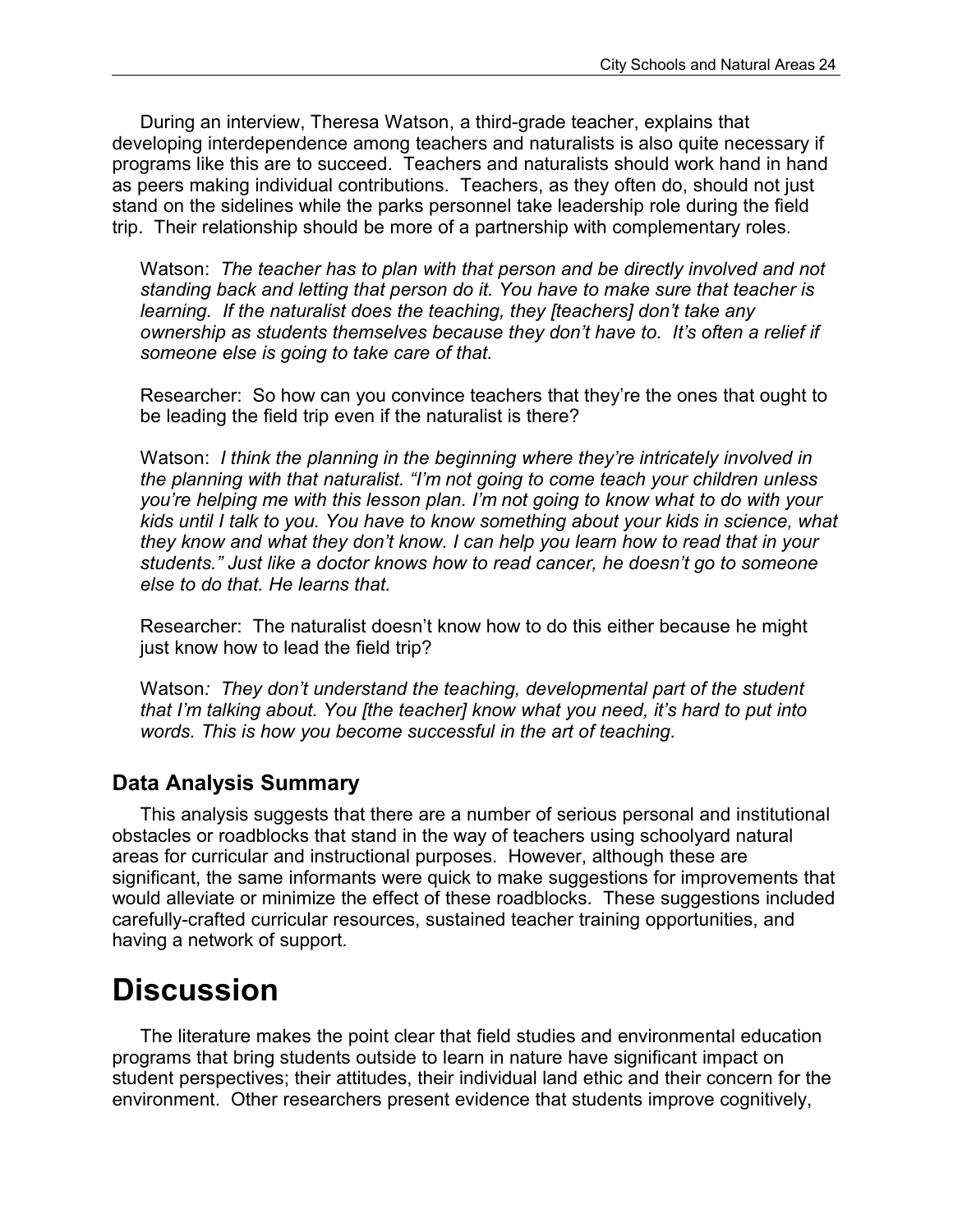improving their scientific content knowledge. Other authors claim that children learn some lessons more efficiently as a result of study in natural world settings. The literature also makes it clear that although most teachers value such experiences for their students, few actually make them a viable and sustained part of their curriculum. This case study of the PARK-IT! program, an urban initiative to support teachers in their desire to take children outside to schoolyard natural sites, suggests that there are many possible reasons for this lack of implementation. These should be seen in the context of an atmosphere in schools where everyone is so concerned about high-stakes proficiency testing and intense pressure for standards-based educational reform. Understandably, they have a hard time justifying any activities including field trips that do not have clearly articulated and convincing connections to better test results.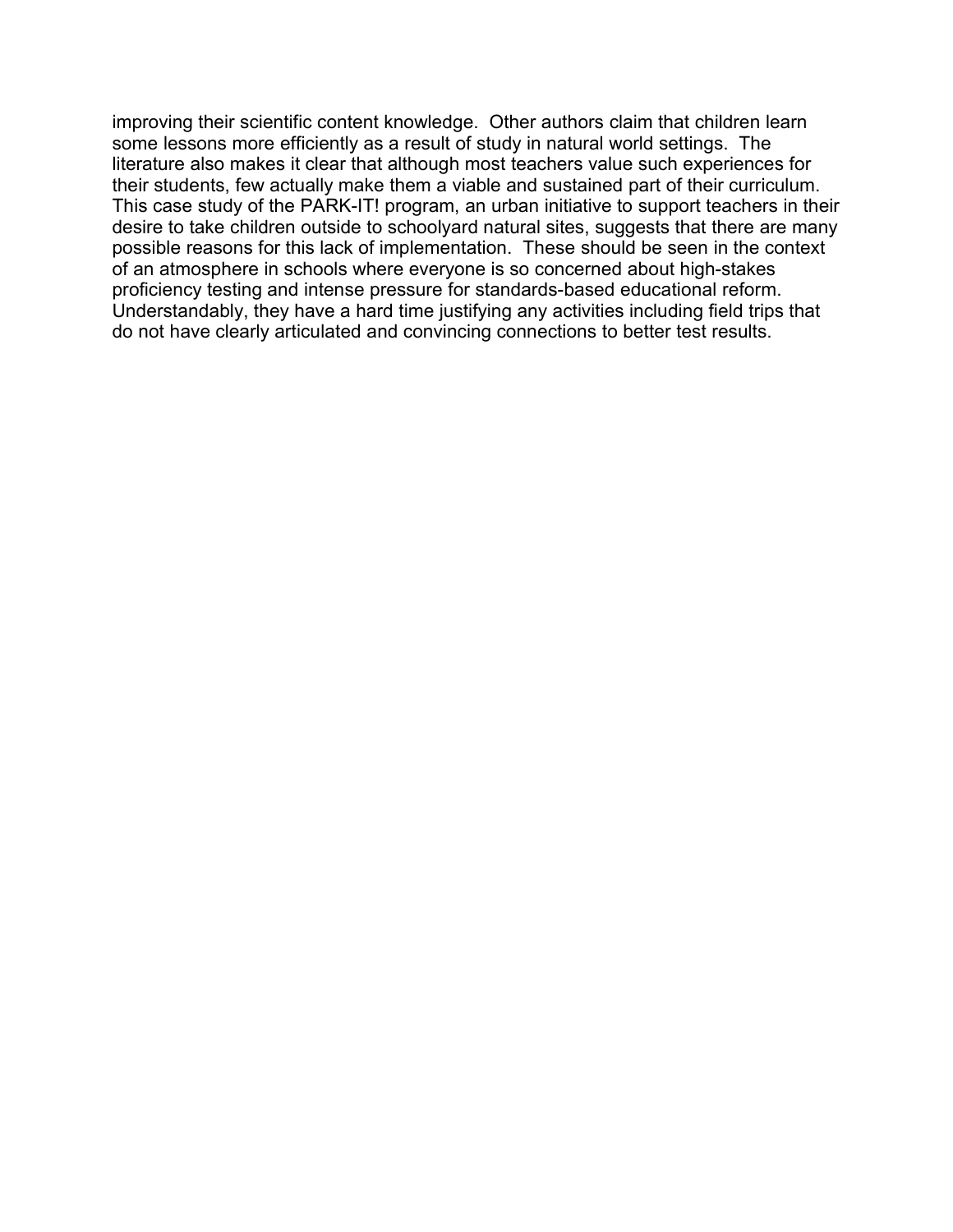### **Implications for Success in Schoolyard Programs**

Two important implications stand out in this research. These, in turn, lead to recommendations for any elementary teacher, administrator, or school change agent who wants to provide urban students with on-site inquiry in natural settings. First, all of the research participants, in one form or another emphasized that sustained teacher education is necessary for this kind of initiative to succeed. Second, the school faculty needs sustained, strong and effective on-site support systems.

#### **Create Opportunities for Quality, Dedicated Teacher Education**

Although the informants in this study use it, this researcher intentionally avoids the word "training" and prefers to say that schoolyard programs require high quality, relevant teacher education. The word training suggests that teachers need a bag of tricks or set of competencies to be able to take children outside to learn. In fact, some of the teachers we talked to would prefer training in the sense that a support person, a naturalist or environmental educator should come to their school and teach their classes for them. Their second choice is for the naturalist to "run through" or model an activity or lesson that the teacher can then repeat with their students the next day. In contrast, the support persons we talked to expressed the desire for teachers to be more independent of them, to be more creative, and to be more efficient with the resources available. They are convinced that teachers and school administrators are best equipped to make lessons outdoors dovetail with curricular mandates and particular student needs. For example, having a "naturalist on call" suggests a different support model than the tendency to "…Just want us to come in and do it for them" (Garvin).

However, teacher education alone is not enough to make field studies a part of urban school experience. We now turn to specific recommendations for developing the support networks teachers need to make field trips to natural areas their own and for institutionalizing field experiences as part of their own curriculum.

#### **Creating Teacher Support Systems is Necessary for the Success of Schoolyard Programs**

In each of the schools this researcher visited, there was one lead teacher or in some cases, a small cadre of teachers who were deeply committed to using the natural areas available to them. These teachers took their children outside quite regularly and served as a driving force by providing a contagious passion and enthusiasm. This positive influence seemed to carry down the halls to other classrooms and their example became a source of conversation in the teachers' lounge. In addition, when one of these lead teachers left the school for one reason or another, the use of the schoolyard natural area dwindled dramatically (see teacher attrition above). Therefore, this researcher has come to the conclusion that directly supporting these lead teachers is more effective than spreading resources more evenly among teachers who not really interested or motivated. Hopefully, the efficacy, enthusiasm and success of these teachers will be contagious among their peers. The assumption is that leadership by example is more effective than coercion through training or in-service activities.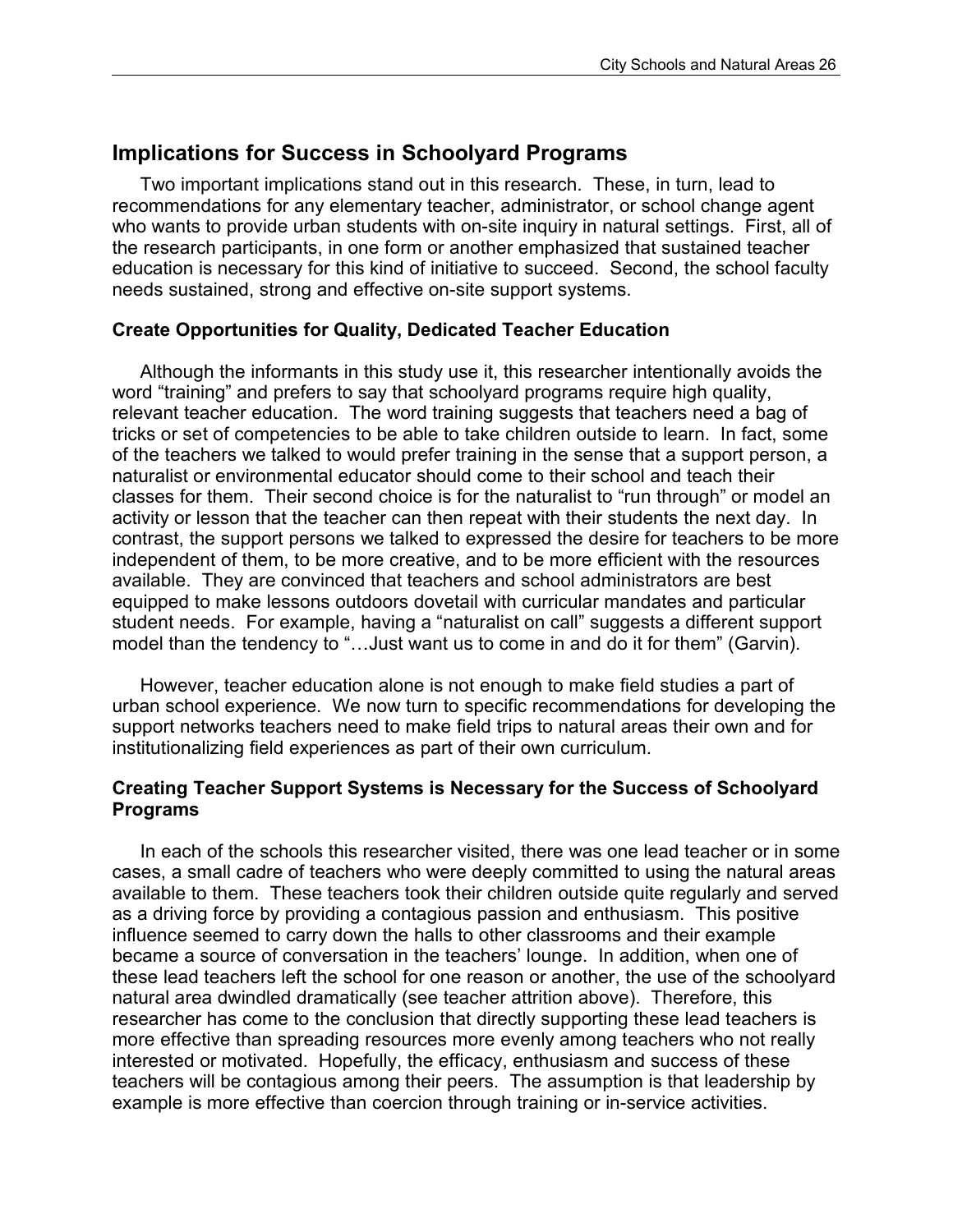How can these lead teachers be supported in their efforts to curricularize and institutionalize field studies in their schools? The following is a list of suggestions generated by reflection about this research that describes the kind of support these lead teachers need.

#### **1. Provide sustained financial and materials support.**

The PARK-IT! program wisely gave to each school, a closet-full of carefully selected supplies that teachers were free to use. One of the problems with this model was the difficulty in selecting which supplies were most needed and most likely used. An alternative or additional way to provide supplies is to make funds available for minigrants that teachers would apply for. In this way, teachers could have more autonomy in deciding which supplies and materials would help them most in their efforts to help students learn.

#### **2. Provide lead teacher stipends and release time.**

As described above, we believe that supporting enthusiastic, passionate teachers who are predisposed to provide field experiences for their students is one of the most effective ways to cause change in a school. These lead teachers should be supported financially as well as given the time to develop programs and curricular applications geared to their particular school situation.

#### **3. Provide paid summer institutes for lead teachers.**

Lead teachers could be given opportunities to use some of their summer time to learn how to lead in their schools as well as how to more creatively and effectively use the outdoors in their teaching.

#### **4. Provide case studies for learning by example .**

Teachers, like the rest of us, learn by example. Carefully constructed video and written case studies could supply efficient and effective teacher in-service experiences.

#### **5. Provide teacher education support.**

Teachers would benefit from school-year seminars, weekend retreats, and teacher field days. As described above, lack of teacher efficacy is a major roadblock to effective and sustained use of natural areas for teaching. Teacher experiences outside will help them feel more at ease and familiar, less threatened by the uncertainty and messiness of outside events.

#### **6. Provide help in developing relationships of support.**

Four kinds of relationships would support teachers in their efforts to use natural areas in their teaching. Developing programs to support these relationships will help ensure the institutionalization of field experiences for children

a. **Naturalist-teacher relationships.** Teachers and administrators consistently told us that their use of natural areas in teaching depended on having "naturalists on call" or local, easily available human resources. These relationships could be provided electronically as well as in person but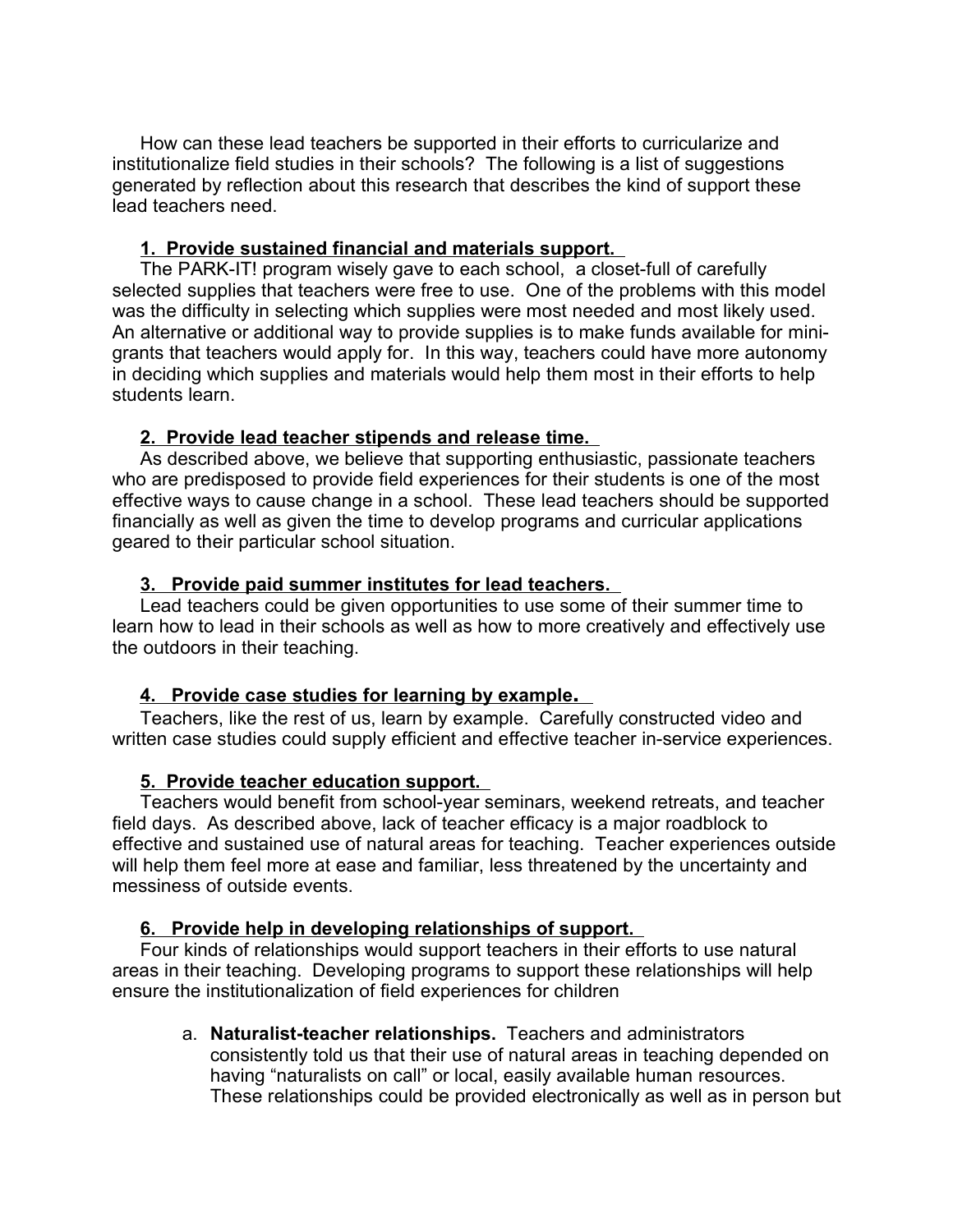the key is making these relationships non-threatening and convenient—a phone call or email away.

- b. **Teacher-teacher relationships**. Participants in this research made it clear that they need the emotional, intellectual, and material support of and collaboration with their peers. This would require common planning time and time for extensive discussion.
- c. **School-school relationships**. It became evident during this research that teachers learn from each other. Systems should be established for schools to share learning experiences, curricular materials, resources and other successes. For example, teams of teachers and/or students could visit other schoolyard natural areas to learn about these programs or to make presentations of their own projects.
- d. **Organizational relationships.** The success of the PARK-IT! program depended on relationships between the city parks department and the local urban schools. This kind of strong organizational relationship seems necessary for supplying the expertise, resources, and other forms of support teachers and administrators need in their programs. Participating organizations might also include local metroparks, state and national parks, college or university science educators, etc.

## **Policy Implications and Recommendations**

Two important implications stand out in this research. These, in turn, lead to recommendations for any elementary teacher, administrator, or school change agent who wants to provide urban students with on-site inquiry in natural settings.

First, all of the research participants, in one form or another emphasized that sustained teacher education is necessary for this kind of initiative to succeed.

Second, the school faculty needs sustained, strong and effective on-site support systems including the following:

- 1. Sustained financial and materials support.
- 2. Lead teacher stipends and release time.
- 3. Paid summer institutes for lead teachers
- 4. Case studies for learning by example
- 5. Teacher education support
- 6. Help in developing relationships of support between
	- a. Naturalist-teacher relationships
	- b. Teacher-teacher relationships
	- c. School-school relationships
	- d. Organizational relationships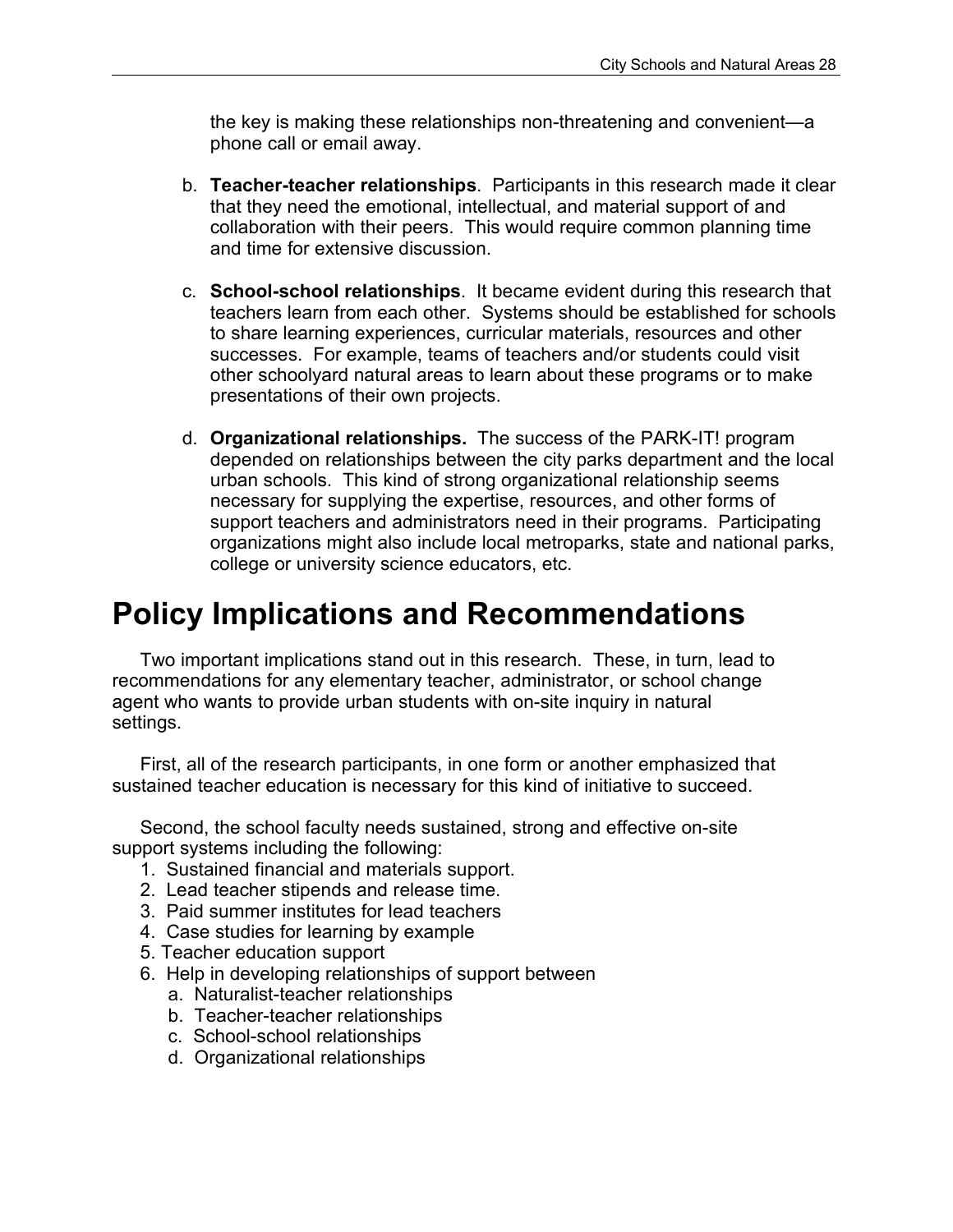# **Summary**

Results of this case study suggest that although participants agree that there are clear and significant educational opportunities for students, the viability of urban schoolyard nature initiatives depends on whether or not schools can address three related factors:

- $\triangleright$  The need for a cadre of enthusiastic teachers who are confident and knowledgeable enough to use the natural area regularly,
- $\triangleright$  the need for sustained and carefully-crafted support systems, and
- $\triangleright$  whether or not a pathway can be cleared through a very real and significant set of institutional constraints.

Further research should be done to determine whether or not successful and active schoolyard natural area programs actually result in improved student learning. Longitudinal research could perhaps tell us if learning in nature can help improve scores on high-stakes proficiency tests relieving some of the pressure these teachers feel regarding these tests, and thereby removing at least some of the institutional constraints to innovative educational programs.